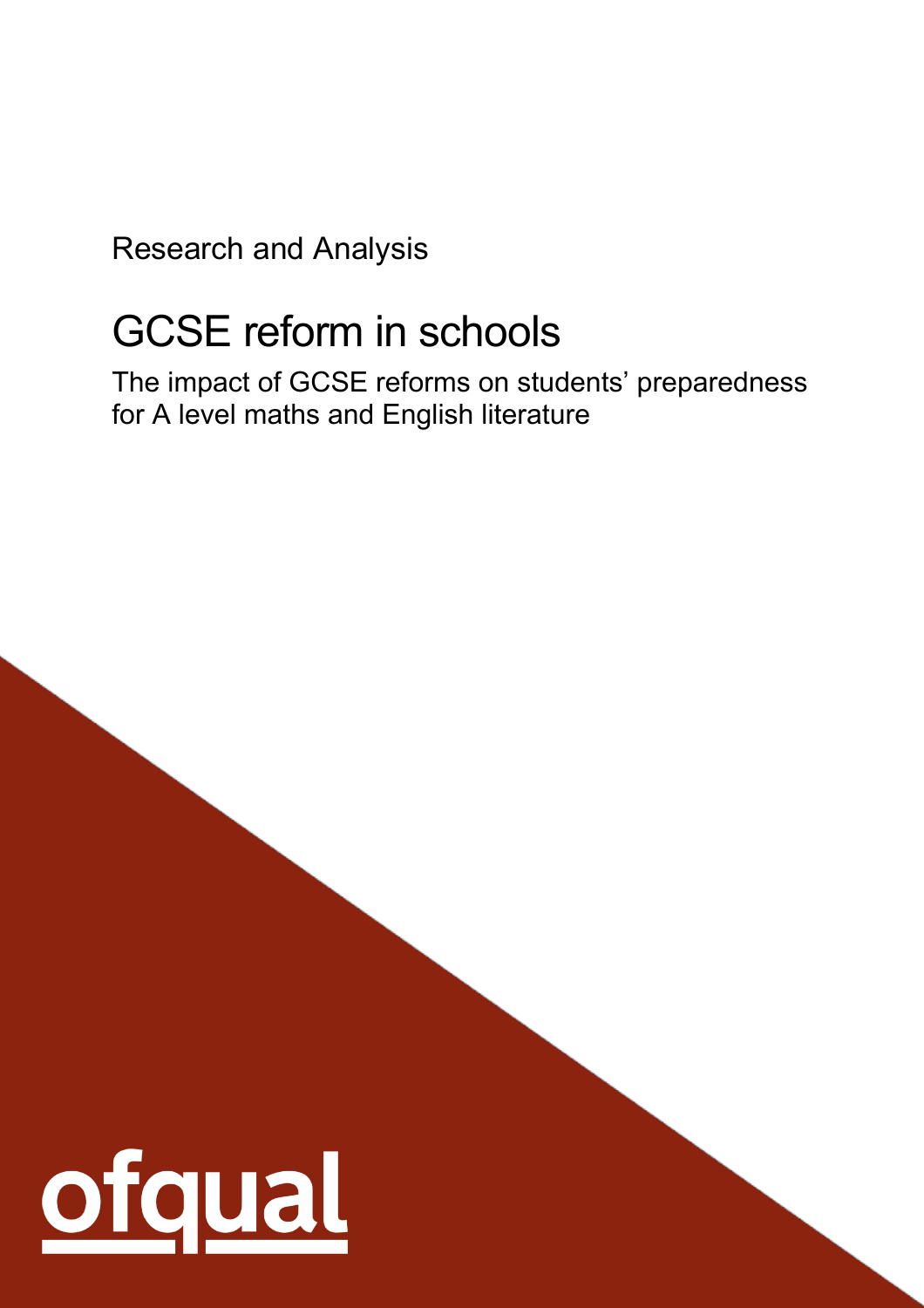# Authors

This report was written by Emma Howard and Aneesa Khan from Ofqual's Strategy Risk and Research directorate.

# Acknowledgements

We would like to thank the schools, colleges and teachers who kindly agreed to give their time to participate in the research.

We would like to thank those who reviewed and commented on earlier versions of this manuscript, and Wendy Cotton who assisted with school interviews.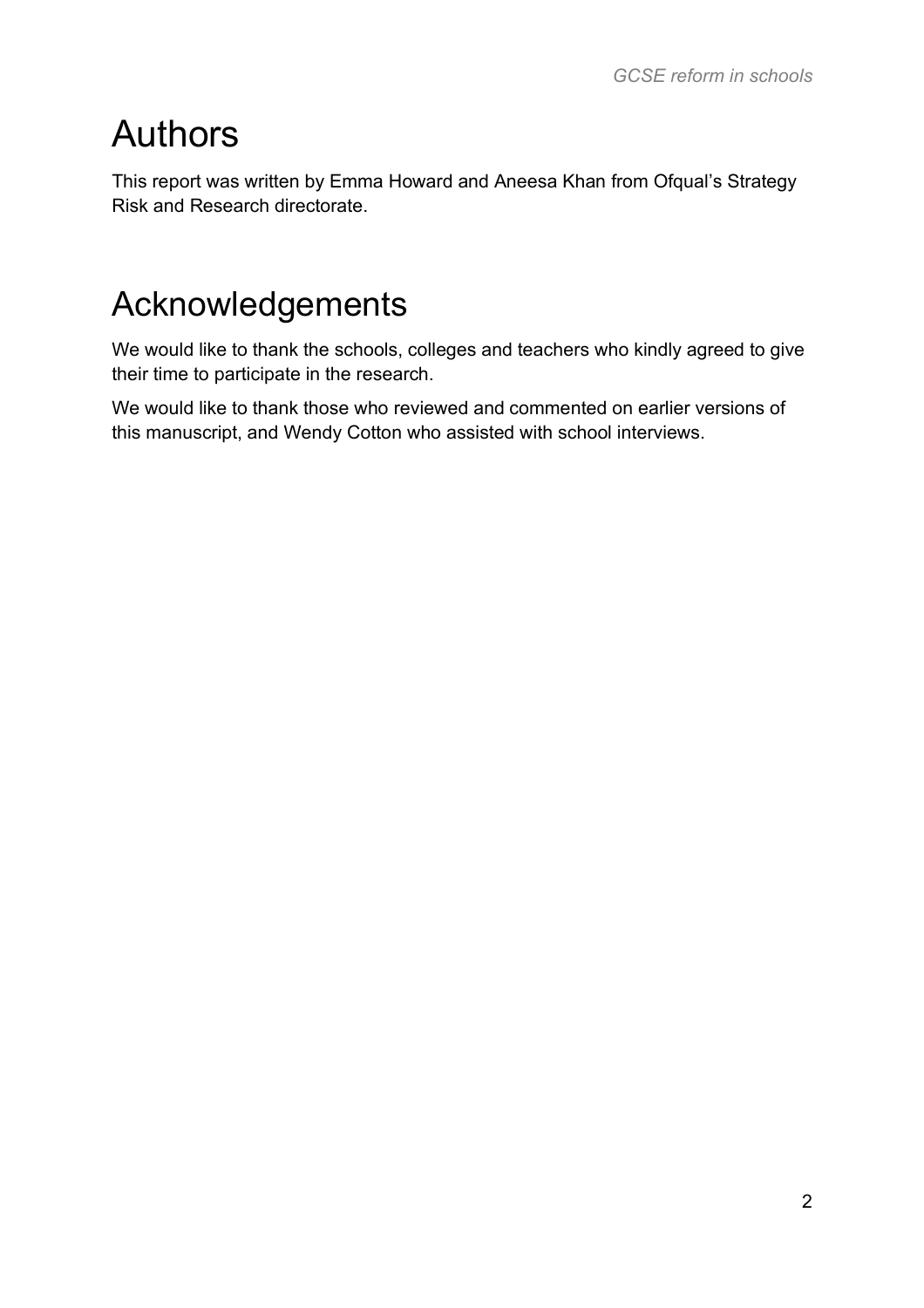# **Contents**

| 1.  |  |
|-----|--|
| 2.  |  |
| 3.  |  |
| 3.1 |  |
| 3.2 |  |
| 3.3 |  |
| 3.4 |  |
| 3.5 |  |
| 4.  |  |
| 4.1 |  |
| 4.2 |  |
| 5.  |  |
| 6.  |  |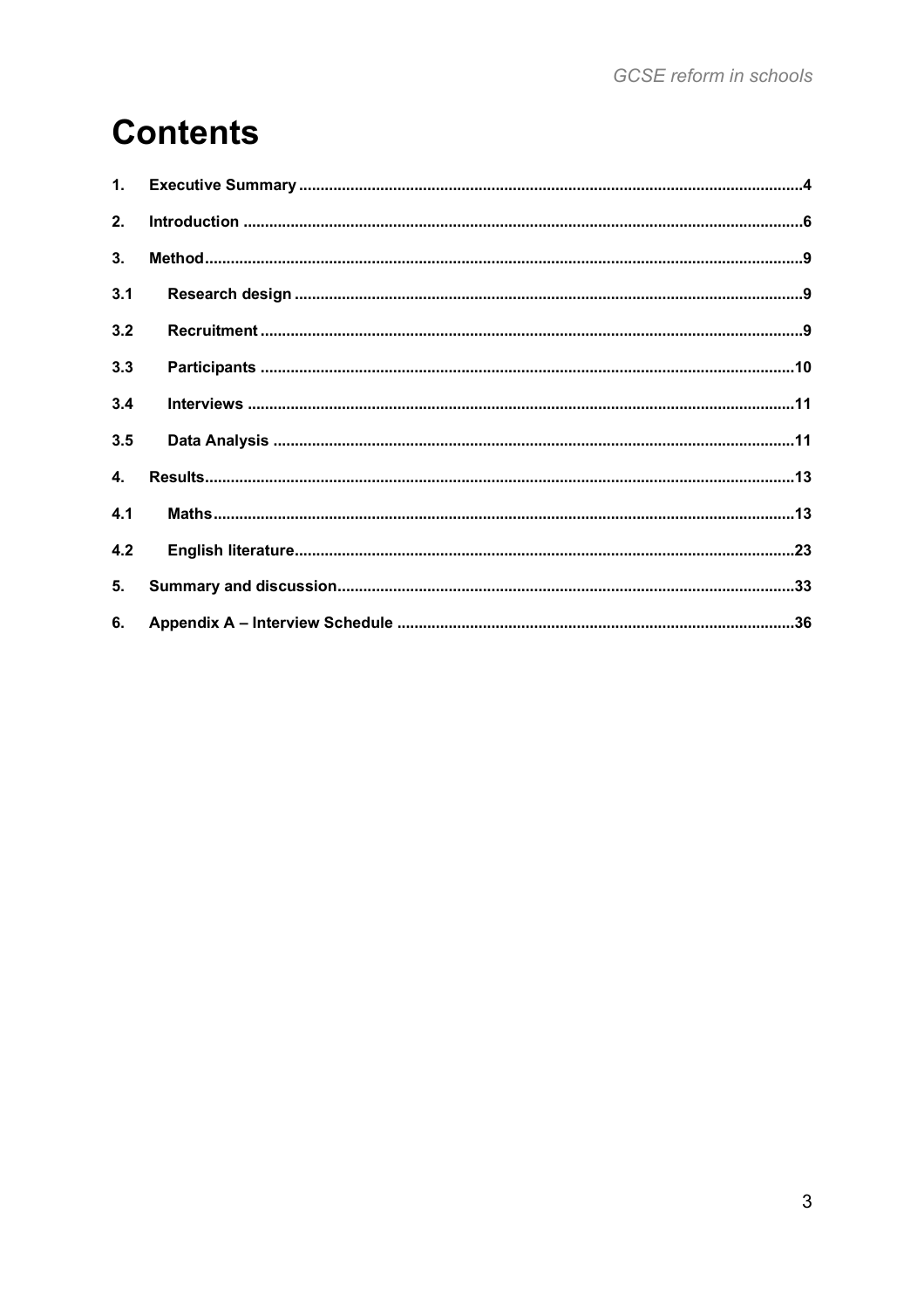# <span id="page-3-0"></span>1.Executive Summary

GCSE qualifications in England have recently been reformed. The Department for Education revised their content, with the intention of enriching the curriculum and better preparing students for future education or employment. The GCSEs in maths and English literature were in the first phase of reform<sub>1</sub>. Key changes to the maths GCSE include a greater emphasis on problem-solving and more demanding content. In English literature, the key changes were the requirement to study a broader range of texts that are more challenging, closed book exams and compulsory assessment on unseen texts. The reformed maths and English literature GCSEs were first examined in summer 2017. This means that the cohort who sat A levels in these subjects in summer 2019 were the first to have taken the reformed GCSEs.

As the programme of GCSE and A level reform has been implemented, Ofqual has undertaken a body of work to consider and evaluate the implications of the changes to the qualifications. This report adds to this on-going work and explores teachers' views on the degree to which reformed GCSEs in maths and English literature prepare students for A level study in these subjects – thus considering one of the policy aims of reform.

Across 21 schools and colleges<sub>2</sub>, 31 participants took part in recorded, semistructured interviews in January and February 20193. Those who participated were mainly A level maths or English literature teachers with experience in teaching A level to students who had studied the legacy GCSE and students who had studied the reformed GCSE. The interviews explored participants' perceptions of how the legacy and reformed GCSEs prepared students for A level study in the same subject. Teachers also discussed the extent to which they think the reformed GCSEs prepare students for future education and employment more widely.

Teachers were generally positive about the extent to which the reformed maths GCSE prepares students for A level. The majority commented that the reformed GCSE prepares students at least as well, if not better, than the legacy GCSE, with problem-solving skills particularly thought to be improved. Some teachers thought that algebra skills (important skills for A level study) were underdeveloped, but noted that this had also been the case for students that had studied the legacy GCSE.

For English literature, on balance they tended towards positive views, but perceptions were more mixed. Rather than discuss how well the reformed GCSE prepared students for A level in general, respondents tended to focus on specific

<sup>1</sup> English language was also in the first phase of reform.

<sup>2</sup> Schools and colleges are also referred to as centres throughout.

<sup>3</sup> This means the interviews took place before the first cohort who sat the reformed GCSE exams sat their A levels.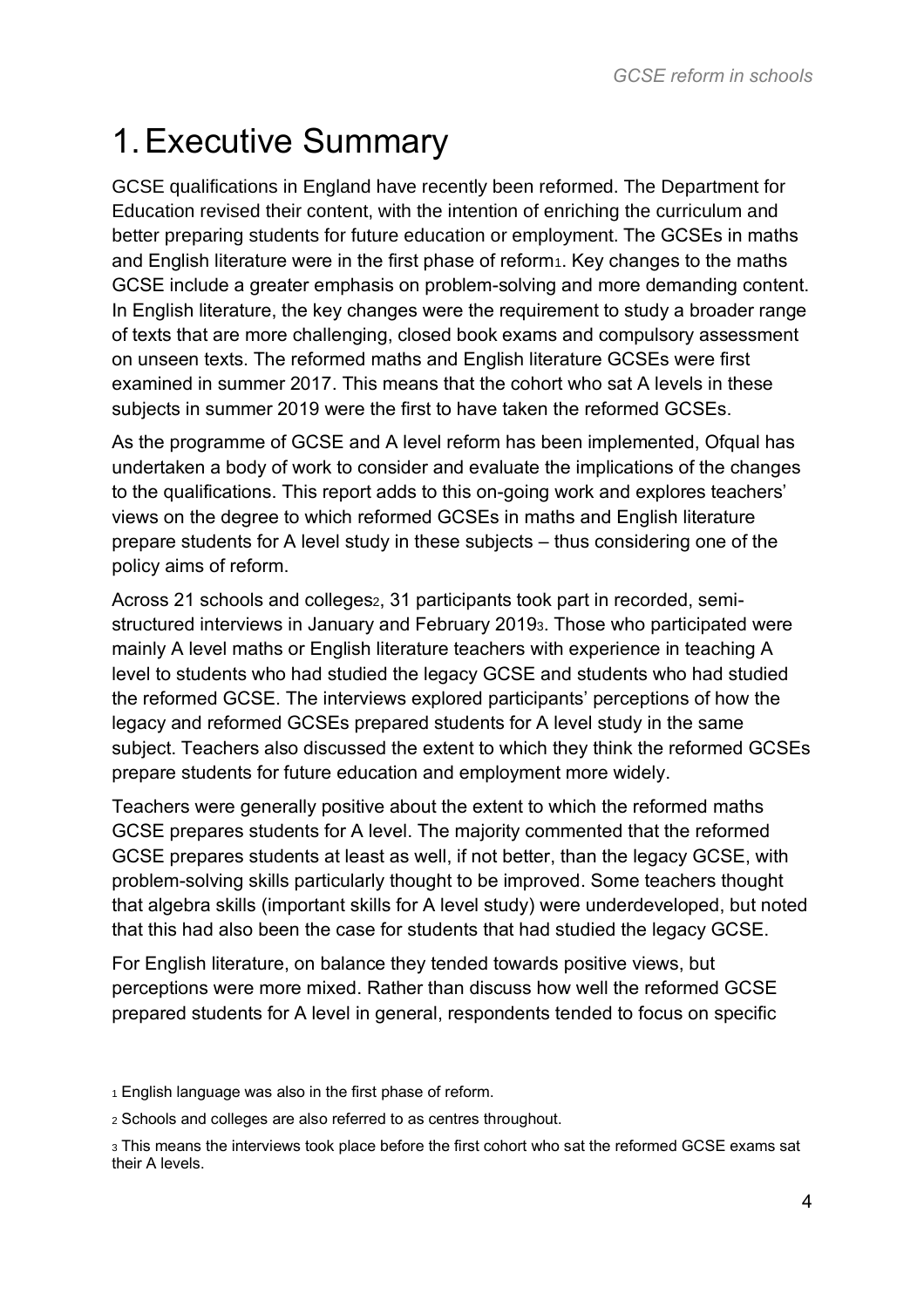aspects of the reformed GCSE with regards to preparedness, and they often had varying views. For example, teachers discussed the specifics of students' ability to analyse unseen texts and write essays, and the extent to which the breadth of literary texts and closed book exams at GCSE helped prepare students for A level. Of those that did comment on students' general preparedness, the majority believed that students were equally or better prepared for A level having studied the reformed **GCSE** 

Across both subjects, teachers thought that the reformed GCSEs equipped students with skills that will be valuable, even if they are not continuing to study the subject at A level – for example, in future employment.

These findings are set in the context of recent reforms to GCSEs and it is likely that the changes in the curriculum will take time to bed in. Given that the reformed GCSEs were first assessed in 2017, it is possible that any benefits for students will become clearer in the coming years. Indeed, teachers highlighted how they expect any advantages of the reformed GCSEs to emerge more strongly in the future.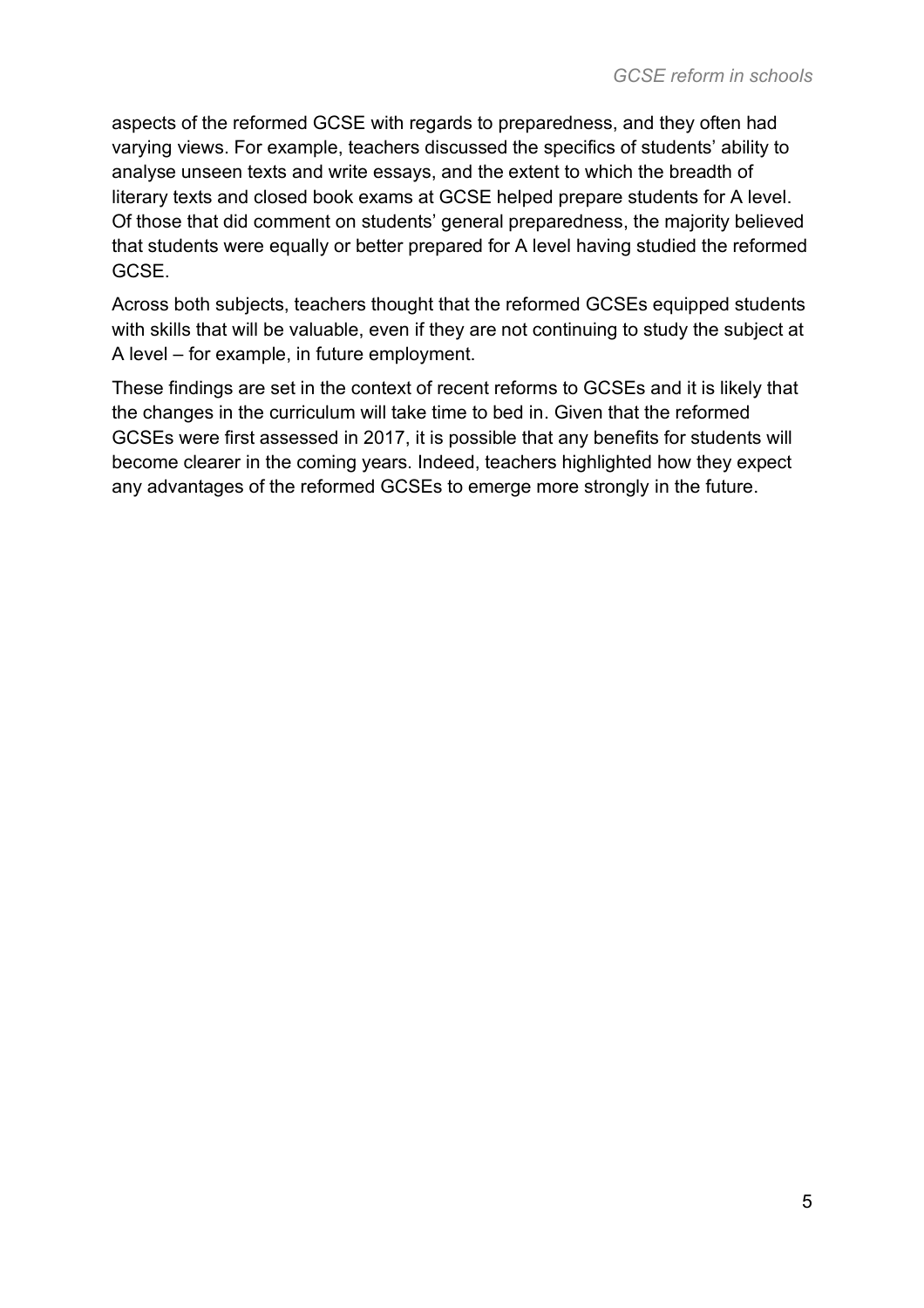# <span id="page-5-0"></span>2. Introduction

Following the desire to enrich the curriculum and better prepare students for future study and employment4, GCSEs have recently been reformed. English language, English literature and maths were the first GCSE subjects to be reformed, with new GCSEs in these subjects first awarded in 2017.

In this study we chose to focus on GCSE maths and GCSE English literature, but not English language. This was largely due to the entry numbers in these subjects at A level. Maths is the largest A level subject, with just under 85,000 entries in England in 2019. Of the three English subjects offered at A level (English language, English language and literature, English literature), English literature has the largest entry – 37,000 entries in England in 2019, compared to 14,000 for English language and 7,000 for English language and literature.

Changes to the maths GCSE aimed to encourage students to better manage the transition to A level maths, by introducing more demanding topics which were previously first taught at A level. Reformed maths GCSEs have a greater emphasis on problem-solving with 30% of the marks assessing problem-solving in the higher tier papers and 25% in the foundation tier papers <sup>5</sup>, compared to between 15% and 25% in legacy GCSEs.

The reformed GCSE in English literature was also designed to be more stretching than its predecessor, to support preparedness for A level. To achieve this, the reformed GCSE introduces a broader range of texts at a higher challenge than the legacy GCSEs. These texts include Shakespeare, 19th-century novels, Romantic poetry, and fiction or drama from the British Isles from 1914 onwards (although the exact content that students study depends on the set texts that individual schools choose). The examination is 'closed-book', meaning that students do not take the texts they have been preparing for into the exam (legacy GCSEs were 'open-book') and necessary extracts from the texts are provided within the exam paper. Students are also tested on unseen texts and there is greater emphasis on the requirement to critically compare and contrast a range of literature6.

As the current programme of reform has been implemented, Ofqual has undertaken a body of work to consider and evaluate the implications of the changes. This work is on-going and to date has included large scale research projects ( for example,

<sup>5</sup> For maths GCSE subject content and assessment objectives see: [https://www.gov.uk/government/publications/gcse-mathematics-subject-content-and-assessment](https://www.gov.uk/government/publications/gcse-mathematics-subject-content-and-assessment-objectives)[objectives](https://www.gov.uk/government/publications/gcse-mathematics-subject-content-and-assessment-objectives) 

<sup>6</sup> For English literature GCSE subject content and assessment objectives see: [https://www.gov.uk/government/publications/gcse-english-language-and-gcse-english-literature-new](https://www.gov.uk/government/publications/gcse-english-language-and-gcse-english-literature-new-content)[content](https://www.gov.uk/government/publications/gcse-english-language-and-gcse-english-literature-new-content)

<sup>4</sup> DfE (2013) [https://www.gov.uk/government/publications/letter-from-michael-gove-regarding-key](https://www.gov.uk/government/publications/letter-from-michael-gove-regarding-key-stage-4-reforms)[stage-4-reforms](https://www.gov.uk/government/publications/letter-from-michael-gove-regarding-key-stage-4-reforms)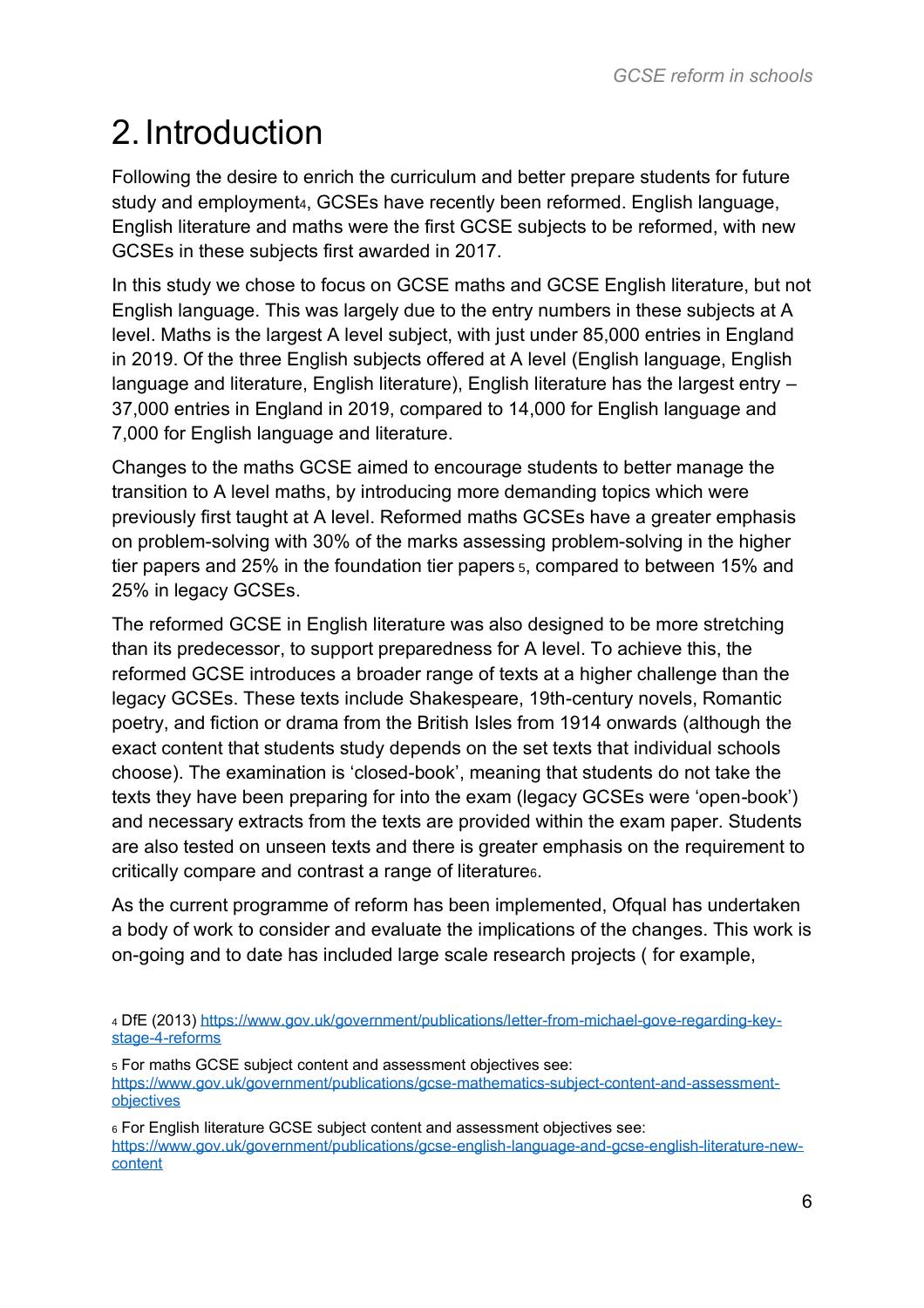considering the changes to the assessment of practical skills in A level science and the impact of modular and linear assessments at GCSE8), focus groups with teachers to gather feedback on the reformed qualifications, and reviews of our regulatory requirements. The current research adds to this and explores teachers' perceptions of the degree to which reformed GCSEs in maths and English literature prepare students for A levels in those subjects. This includes a consideration of the extent to which the legacy and reformed GCSEs develop students' skills in specific areas. The study also considers how the reformed GCSEs might support students' preparedness for A level as the qualifications continue to bed-in, and any impact of the reformed GCSEs beyond A level study.

While the focus of this study is therefore primarily on preparation for A level, it is important to bear in mind that GCSEs serve a number of purposes and are taken by a variety of individuals. For example, they can be taken by students aged 16 who are planning to enter training, an apprenticeship, or remain in education, and by students post-16. They must therefore be able to provide evidence of an individual's achievements in a given subject, but also provide a foundation for further study or employment. Hence, the reformed GCSEs are intended to fulfil the following purposes:<sup>9</sup>

- To provide evidence of students' achievements against demanding and fulfilling content
- To provide a strong foundation for further academic and vocational study and for employment
- To provide (if required) a basis for schools and colleges to be held accountable for the performance of all of their students

This research only focuses on the second of these. It is also worth bearing in mind that alongside GCSE reform, A levels have also been reformed. The first award of the new A level in English literature was in 2017, and the first (large cohort) award of the new maths A level was in summer 201910. As such, students who sat the reformed maths GCSE in 2017 were the first (full) cohort to sit the reformed maths A level in summer 2019. For English literature the context is slightly different because the first awards of the reformed GCSE and A level qualification were in the same

<sup>8</sup> OUCEA & Ofqual

<sup>9</sup> Ofqual's qualification level conditions:

<https://www.gov.uk/government/publications/gcse-9-to-1-qualification-level-conditions>

<sup>10</sup> A level maths was available after one year of study in summer 2018. The entries in summer 2018 were small and were mainly year 12 students also studying A level further maths.

<sup>7</sup> <https://www.gov.uk/government/publications/practical-skills-of-a-level-science-students-study-4>

<sup>(2019):</sup>[:https://assets.publishing.service.gov.uk/government/uploads/system/uploads/attachment\\_data](https://assets.publishing.service.gov.uk/government/uploads/system/uploads/attachment_data/file/798047/Modular_Linear_GCSE_summary_final.pdf) [/file/798047/Modular\\_Linear\\_GCSE\\_summary\\_final.pdf](https://assets.publishing.service.gov.uk/government/uploads/system/uploads/attachment_data/file/798047/Modular_Linear_GCSE_summary_final.pdf)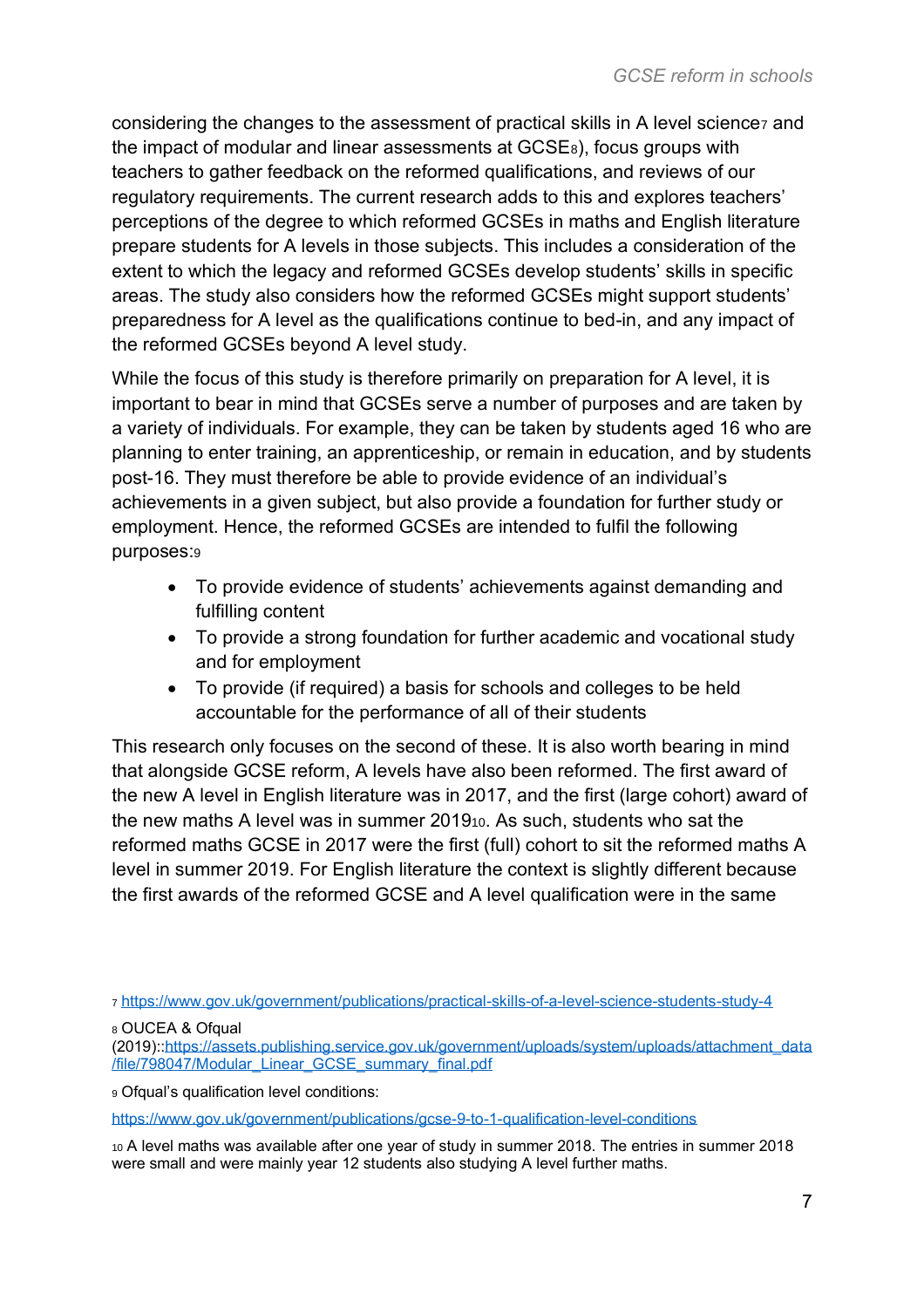year. This means that students in the first 2 cohorts sitting the reformed A level in English literature had previously sat the legacy GCSE.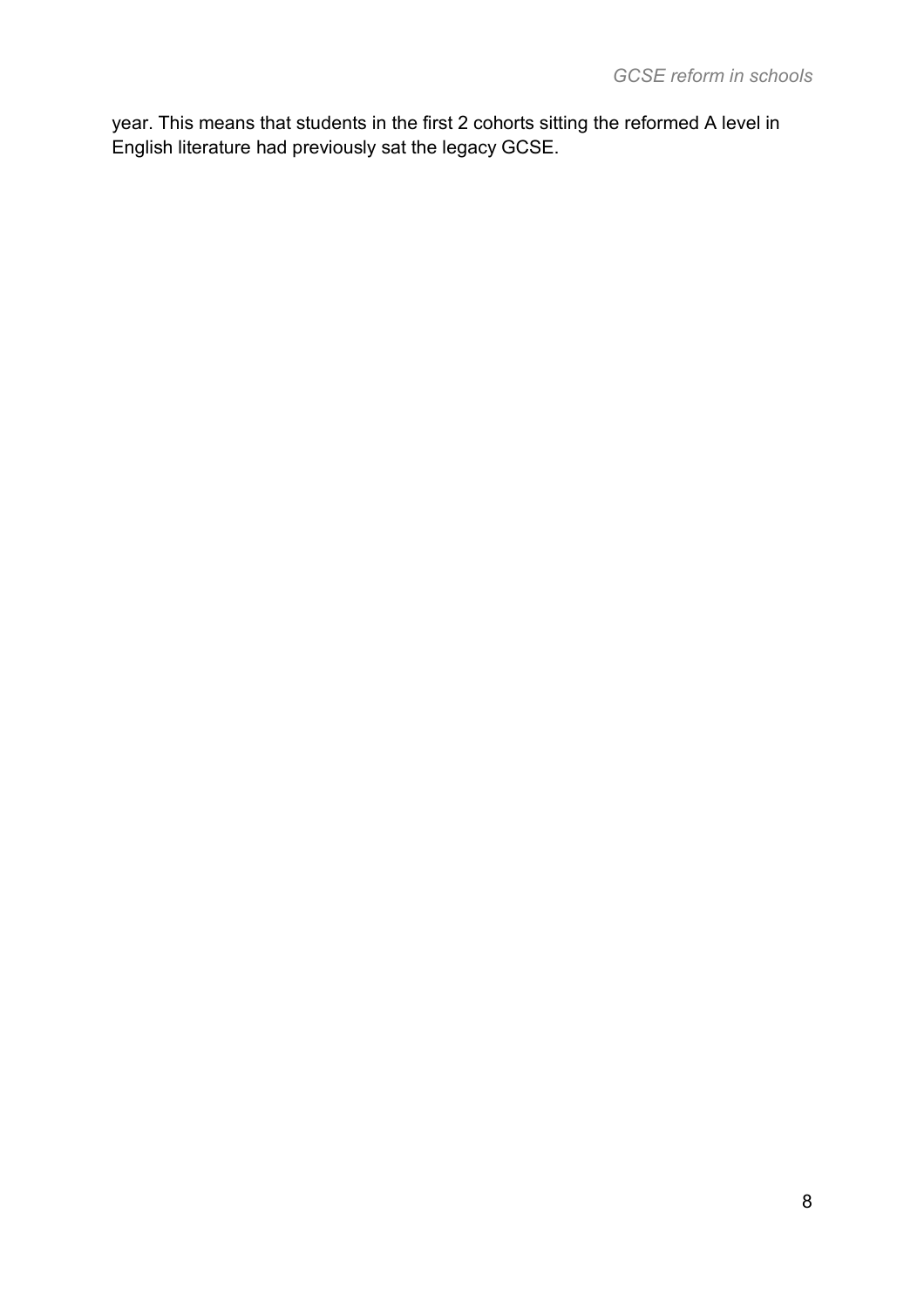# <span id="page-8-1"></span><span id="page-8-0"></span>3. Method 3.1 Research design

A qualitative research design was used to allow for an in-depth exploration of the issues that would not be possible using quantitative methods. Semi-structured interviews were used to allow specific topics of interest to be discussed with each school, while also allowing digressions from the interview schedule to follow up points of interest. The small-scale nature of qualitative research does not allow for a fully representative sample. However, we aimed to recruit as broad a range of schools as possible.

# <span id="page-8-2"></span>3.2 Recruitment

All schools and colleges which had offered A levels in maths and English literature in England in the 2016/2017 academic year were identified using the Department for Education's school and college performance tables<sup>11</sup>. In order to recruit a broad range of schools and colleges, they were allocated to one of 9 categories, stratified by size (the number of students aged 16-19)<sup>12</sup> and average A level attainment (by A level grade). The number and type of schools recruited in each size/attainment strata are shown in [Table 1](#page-8-3) (for maths) and [Table 2](#page-9-1) (for English literature) $13$ .

We invited A level teachers of English literature and maths who had experience of teaching students who had studied the legacy GCSE and the reformed GCSE in their subject. Aiming for an even spread of schools across the 9 categories, we contacted approximately 260 schools and colleges, from which 21 centres were recruited: 14 academies, 2 further education (FE) colleges, 2 independent schools, one foundation school, one community school and one voluntary aided school. Of those centres, 8 took part in interviews for both maths and English literature (so they contribute to the figures in both Table 1 and Table 2). The total number of schools recruited per subject was therefore 14 for maths and 15 for English literature. Of these schools, 9 were local (with which we held face-to-face interviews) and 12 were further afield (with which we held telephone interviews).

<span id="page-8-3"></span>*Table 1. The number and type of schools recruited to discuss maths by size/attainment group.*

#### <sup>11</sup> <https://www.compare-school-performance.service.gov.uk/download-data>

The 2016/2017 data was the most recent available data at the time of sampling.

<sup>12</sup> Schools with up to 167 students were considered small, schools with between 168 and 282 students were considered medium, and schools with more than 282 students were considered large.

13 The size and attainment categories relate to the institution teaching the A level rather than the maths or English literature cohorts in particular. As such, a school in the small size category may have a large cohort in maths, or a school with average attainment grades B, A and A\* may have a cohort with a lower attainment in English literature.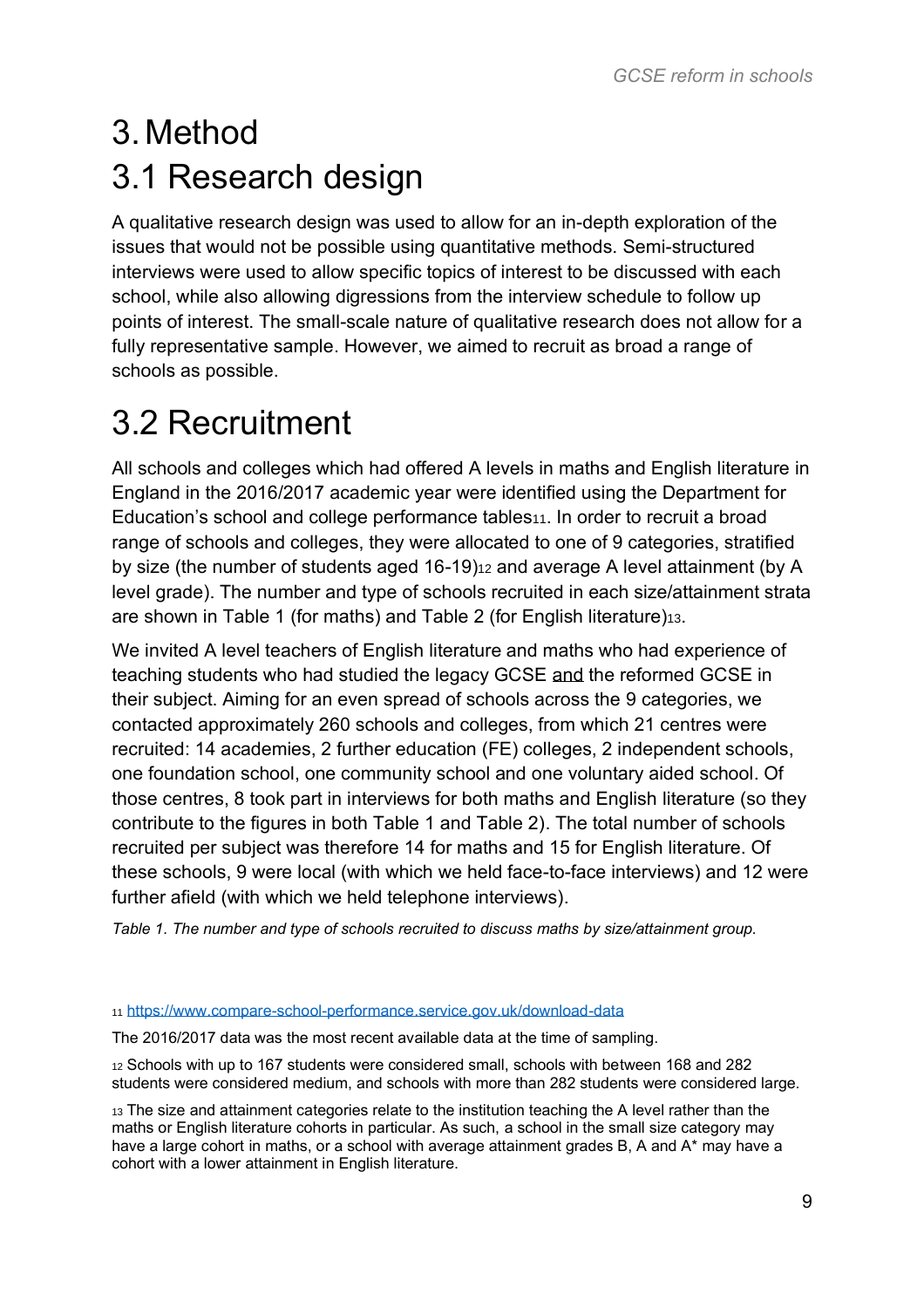|                      |               | Attainment (average A level grade)   |               |                                         |
|----------------------|---------------|--------------------------------------|---------------|-----------------------------------------|
|                      |               | Grades E and D                       | Grade C       | Grades B, A and A*                      |
|                      | <b>Small</b>  | 1 x Academy<br>1 x Foundation school | 0             | 1 x Voluntary aided school              |
| <b>Size</b><br>group | <b>Medium</b> | 2 x Academies                        | 2 x Academies | 2 x Academies<br>1 x Independent school |
|                      | Large         | 1 x FE college                       | 2 x Academies | 1 x Academy                             |

<span id="page-9-1"></span>*Table 2. The number and type of schools recruited to discuss English literature by size/attainment group.*

|                      |               | Attainment (average A level grade) |                                          |                                                                     |
|----------------------|---------------|------------------------------------|------------------------------------------|---------------------------------------------------------------------|
|                      |               | Grades E and D                     | Grade C                                  | Grades B, A and A*                                                  |
|                      | <b>Small</b>  | 1 x Foundation<br>school           | 1 x Academy                              | 1 x Academy<br>1 x Independent school<br>1 x Voluntary aided school |
| <b>Size</b><br>group | <b>Medium</b> | 2 x Academies                      | 2 x Academies<br>1 x Community<br>school | 1 x Academy                                                         |
|                      | Large         | 1 x FE college                     | 1 x Academy<br>1 x FE college            | 1 x Academy                                                         |

# <span id="page-9-0"></span>3.3 Participants

We interviewed 31 teachers in total across 21 schools in January and February 2019. At the point the interviews took place, the first cohorts to have studied the reformed GCSEs were partway through their second year of A level study. As such, participants were only able to base their reflections on students' skills, knowledge and behaviours in A level maths and English literature up until the time of the interview (January and February 2019), rather than on completion of the course.

For maths, we spoke to 14 teachers (7 face-to-face) and for English literature we spoke to 17 teachers (8 face-to-face). Most (29) were teachers with experience of teaching A level students who had studied the legacy GCSE and students who had studied the reformed GCSE, in either maths or English literature. They were,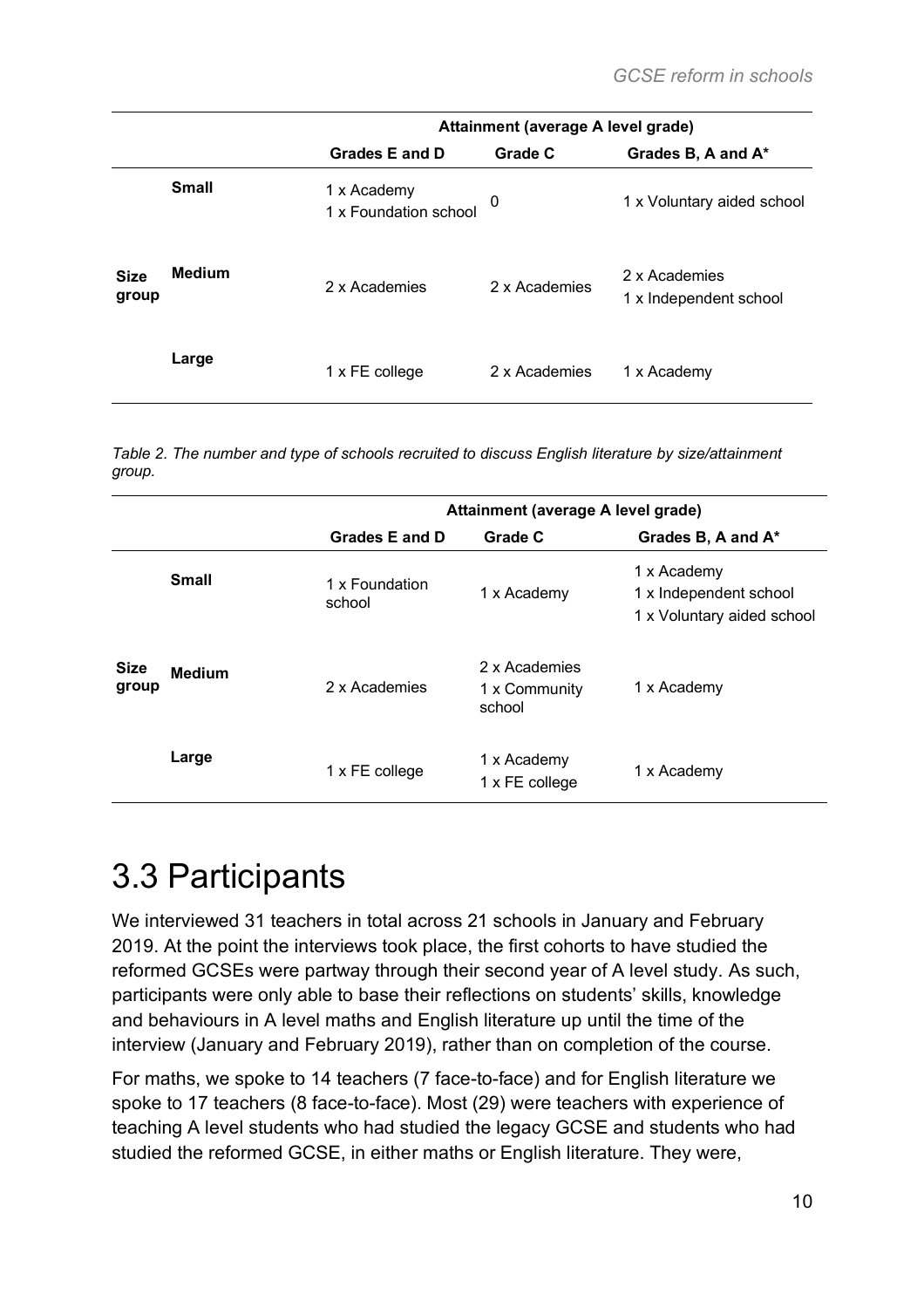therefore, well-placed to discuss the topic and compare the extent to which the legacy and reformed GCSEs prepared students for A level study. Two participants did not have this full experience. One maths teacher had taught A level to students who had studied the legacy GCSE, but not the reformed GCSE. One English literature teacher had experience in teaching A level to students who had studied the reformed GCSE, but not the legacy GCSE. However, these were senior subject leaders who had good insight into the extent to which the GCSEs they had taught prepared students for A level.

Most participants involved in the study had dual roles, whereby in addition to teaching the A level they were also heads or deputy heads of the subject (English literature = 12; maths = 9) or KS5 coordinators (English literature = 3; maths = 3). There were also 2 teachers (of maths) who were assistant principals at their schools. The dual roles held by most of the participants meant they were able to draw on this experience when responding to questions.

# <span id="page-10-0"></span>3.4 Interviews

The interviews were semi-structured based on the interview schedule in Appendix A. There were 3 sections of questions. Section one focused on descriptive information about the participant's role at the school and their experience. This also included a discussion of any changes in the A level cohorts that studied the legacy or reformed GCSEs (for example had the size of the cohort changed? Had entry requirements changed?).

Section two explored the degree to which a) the legacy GCSEs prepared students for A level study, and b) the reformed GCSEs prepared students for A level study. Where differences in the cohort were reported at the start of the interview, for instance if entry requirements had changed, teachers were asked to compare likefor-like students in their responses. This was done to ensure that any findings were less likely to be attributable to differences between the groups of A level students that studied the legacy and reformed GCSEs.

Section three explored perceptions of how the reformed GCSEs might prepare students for A level as the reformed GCSE continues to bed in, and how the reformed GCSE might prepare students beyond and outside of studying at A level.

Interviews were undertaken by 3 members of the Ofqual research team. Interviews were audio recorded and lasted between 18 minutes and an hour, with an average length of 35 minutes.

# <span id="page-10-1"></span>3.5 Data Analysis

Audio recordings of the interviews were transcribed by an external company and the transcripts were analysed by two researchers. The transcripts were initially read and re-read by both researchers to ensure familiarity with the content. The data were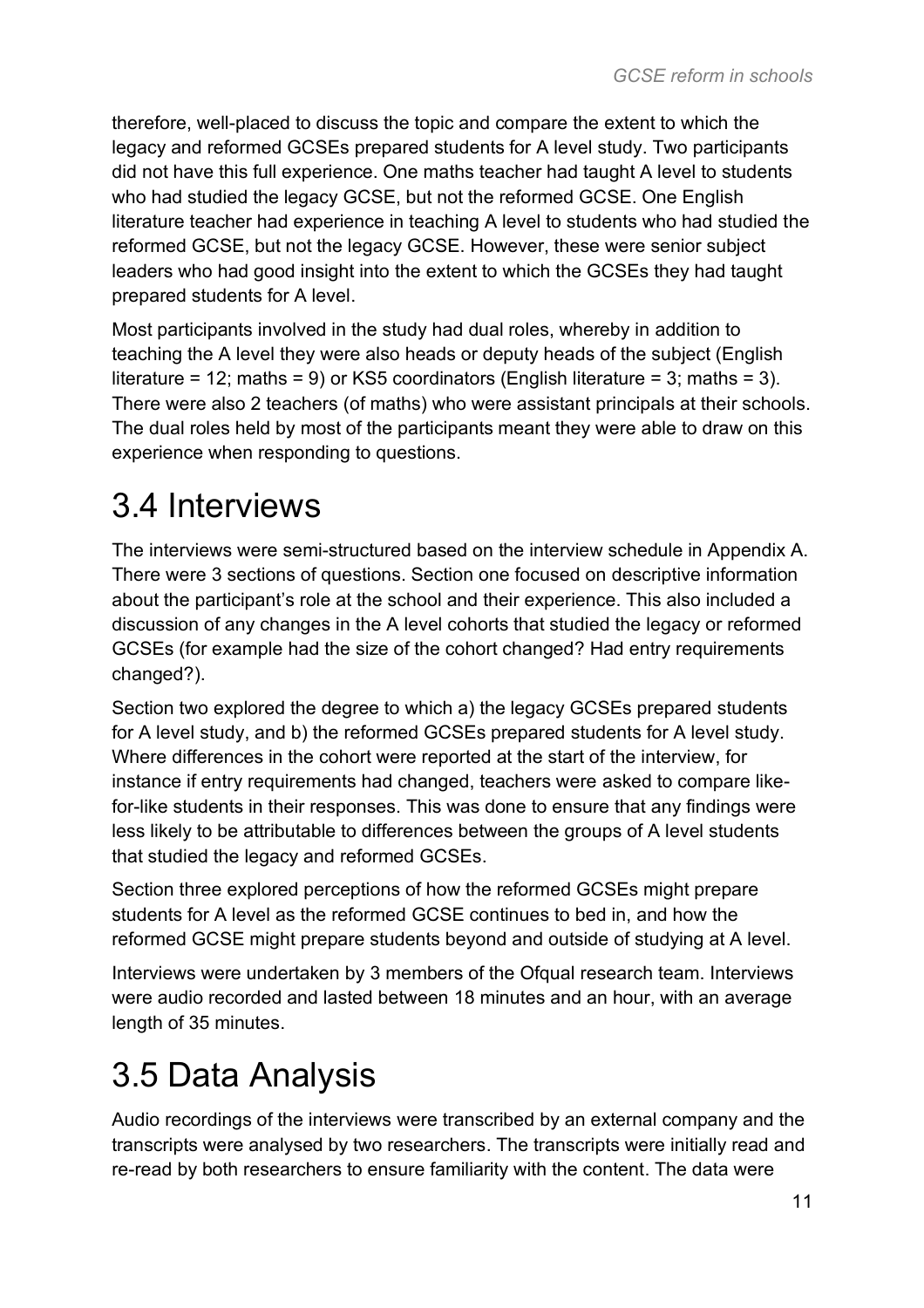organised and analysed thematically. The questions from the interview schedule guided coding and therefore covered the topics from sections two and three of the interview schedule. The findings are reported in line with these key topics, using supporting quotes from respondents.

The key topics are:

- the degree to which the reformed GCSEs in maths and English literature prepare students for A level study in these subjects
- the development of students' skills when studying the reformed or legacy **GCSEs**
- how preparedness for A level may change as the reformed GCSE qualifications continue to bed-in
- the impact of the reformed GCSE beyond A level study

The researchers discussed the coding and reached a consensus on the extracts relating to each topic.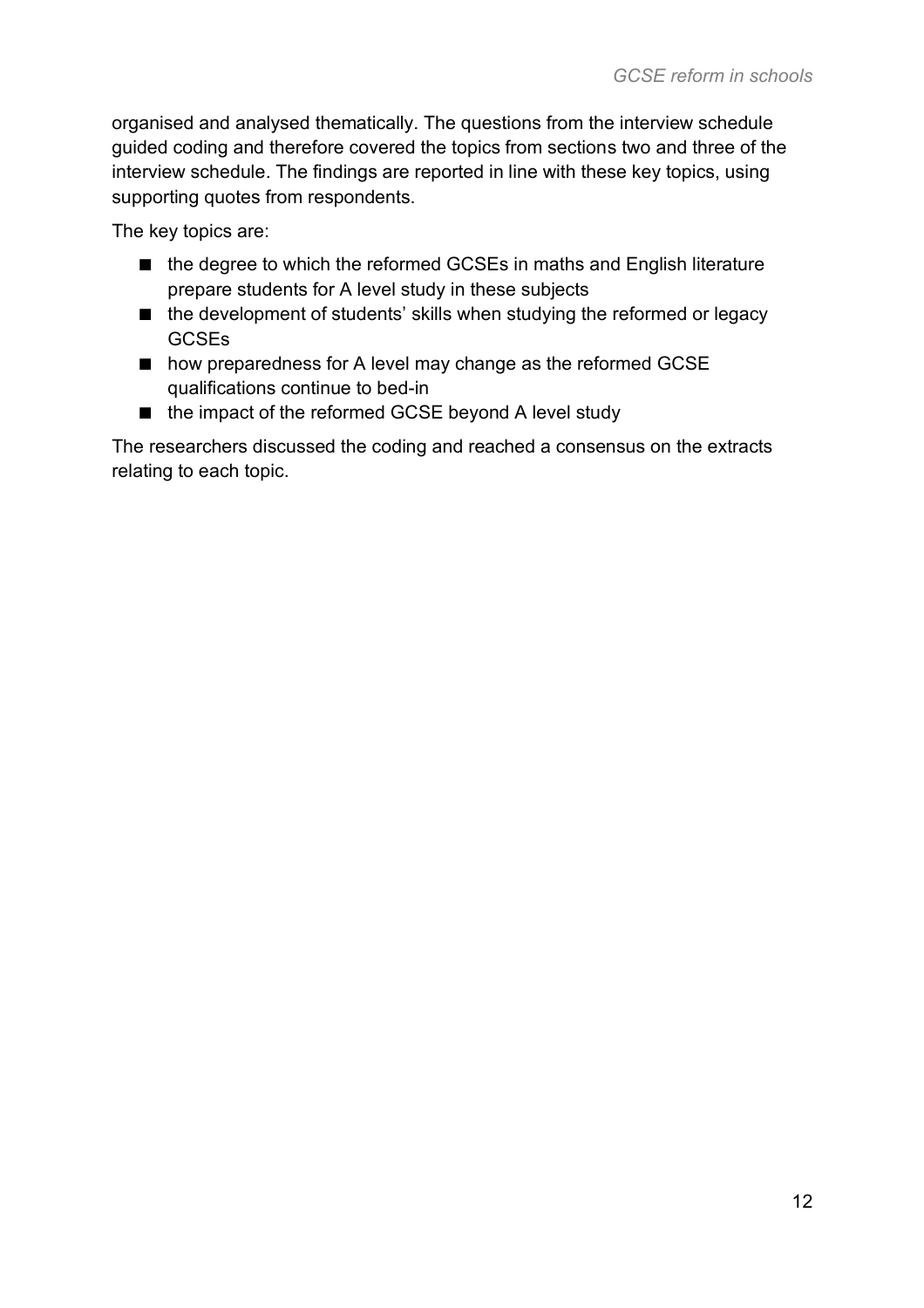# <span id="page-12-0"></span>4.Results

The views of the teachers are reported under the above-mentioned key areas, presented separately for maths and English literature. It is important to bear in mind that the results discuss the views of the individuals involved in this research, and do not necessarily represent the views of all maths and English literature teachers/departments. They do, however, provide a valuable insight into the implications of reform for students' preparedness for A level study.

In order to interpret the results, it is important to consider the individual school cohorts upon which the teachers were reflecting and how they might have changed over time. At the beginning of each interview we asked teachers whether the A level cohort in their centre had changed when comparing those that had studied the legacy GCSE and those that had studied the reformed GCSE. For example, we asked if the cohort changed in size, if entry requirements to the A level had changed, or if the amount of teaching time for the GCSE changed. Overall, teachers indicated that their cohorts were largely similar, suggesting that the findings are unlikely to be attributable to differences in the cohorts that studied the legacy or reformed GCSE. And, while there were some changes to the entry requirements to study A levels identified in half of the schools, there was no clear trend in either subject that the entry requirements were increasing or decreasing (8 teachers indicated that entry requirements had been lowered and 7 teachers indicated that entry requirements had increased, but this was evenly spread across maths and English literature).

# <span id="page-12-1"></span>4.1 Maths

### 4.1.1 Overall preparedness

The majority of maths teachers indicated that, overall, the reformed GCSE prepared students for the maths A level at least as well as, if not better, than the legacy GCSE. This is also reflected in teachers' descriptions about the nature of the transition between GCSE and A level. Teachers commented that students' better preparedness for A level has had positive implications, for instance, in reducing the time spent teaching lower level content at A level.

### *Academy*

The level of content in terms of the difficulty, certainly with the higher tier, well, with both tiers actually, they've gone up […] I think for our A level mathematicians, that is standing them in better stead to be prepared for the course than the previous GCSE.

*Academy*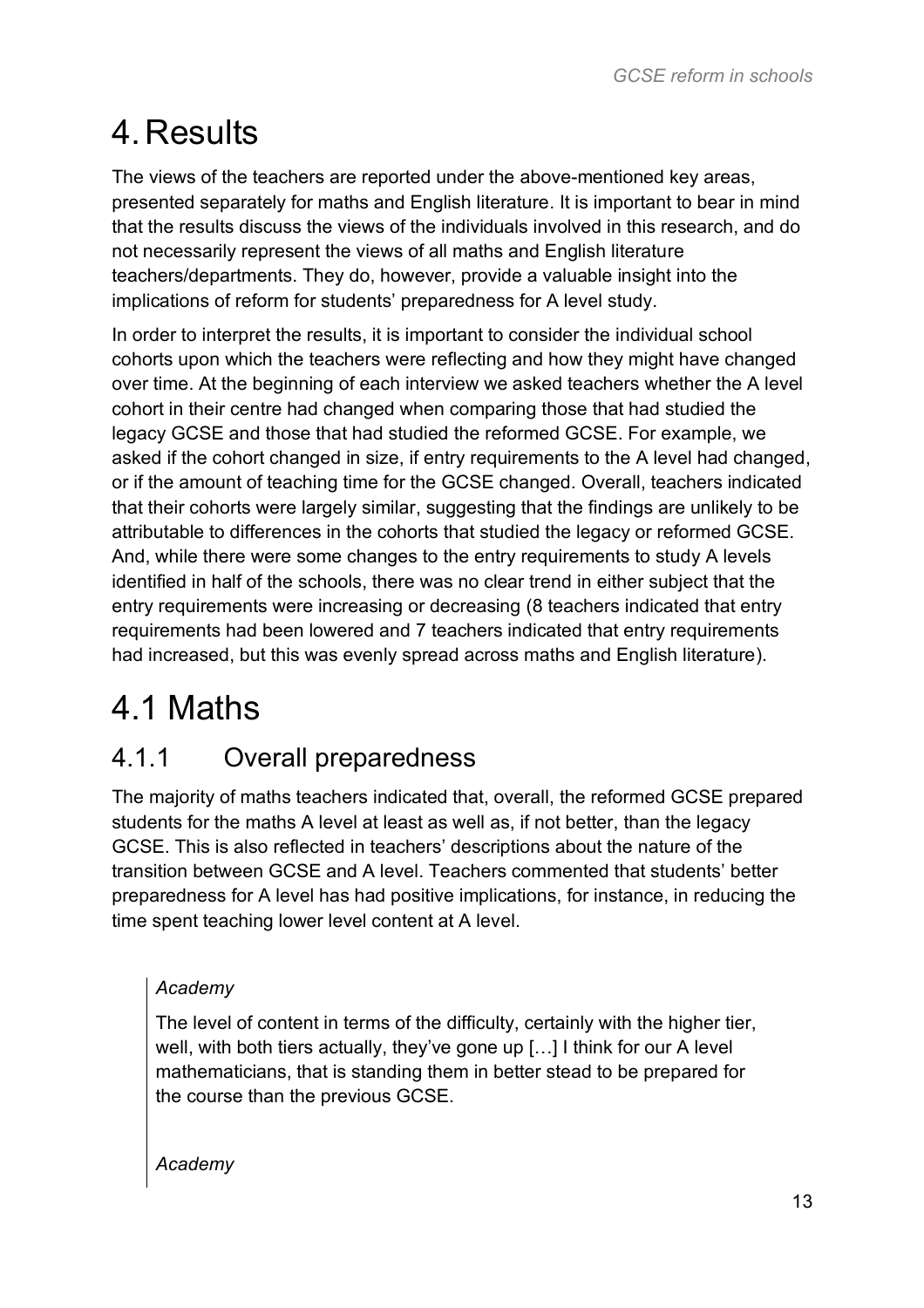In terms of maths, I think the old GCSE didn't prepare them well enough for A level. In the fact [it] was a step-up, a shock in knowing how to answer a question. With the old GCSE […] it was very basic wording of the questions; whereas now it's a lot more applying their knowledge and having to understand the questions before answering it, which is exactly what the A level has always been. It doesn't tell you what to use, you have to read the question, understand it and then apply your knowledge. So, in that respect it has helped develop mathematicians rather than robots.

### *Foundation school*

Whereas before we were often having to give students who were going on to an A level additional work to do in the summer to prepare them […] now it just leads quite naturally from one to the other, which is good.

However, these beliefs were not universally held. A few teachers did not believe that the reformed GCSE better prepared students for A level. In some instances this was because of the changes to the reformed A level in maths. Two participants thought that despite students being more skilled following reformed GCSE study, they were still relatively underprepared for the A level because this too has been reformed.

### *Academy*

I think the main thing when I was thinking about this was the idea that the new GCSEs would have been a great support for the old A levels but the jump is pretty much the same now as it was.

### *Academy*

On entrance to A level, I'd say they're in a stronger position because the 9 to 1 [reformed GCSE] is covering more but they're in a weaker position because the A level they're doing has more requirements of them now.

A few teachers mentioned how students' preparedness for A level also interacts with the time that is allocated to teaching the reformed GCSE by schools and colleges. For instance, one teacher believed that a lack of time at GCSE to teach the necessary skills might limit the extent to which students are prepared for A level. In particular, they indicated that students' algebra skills might be under-developed as a result.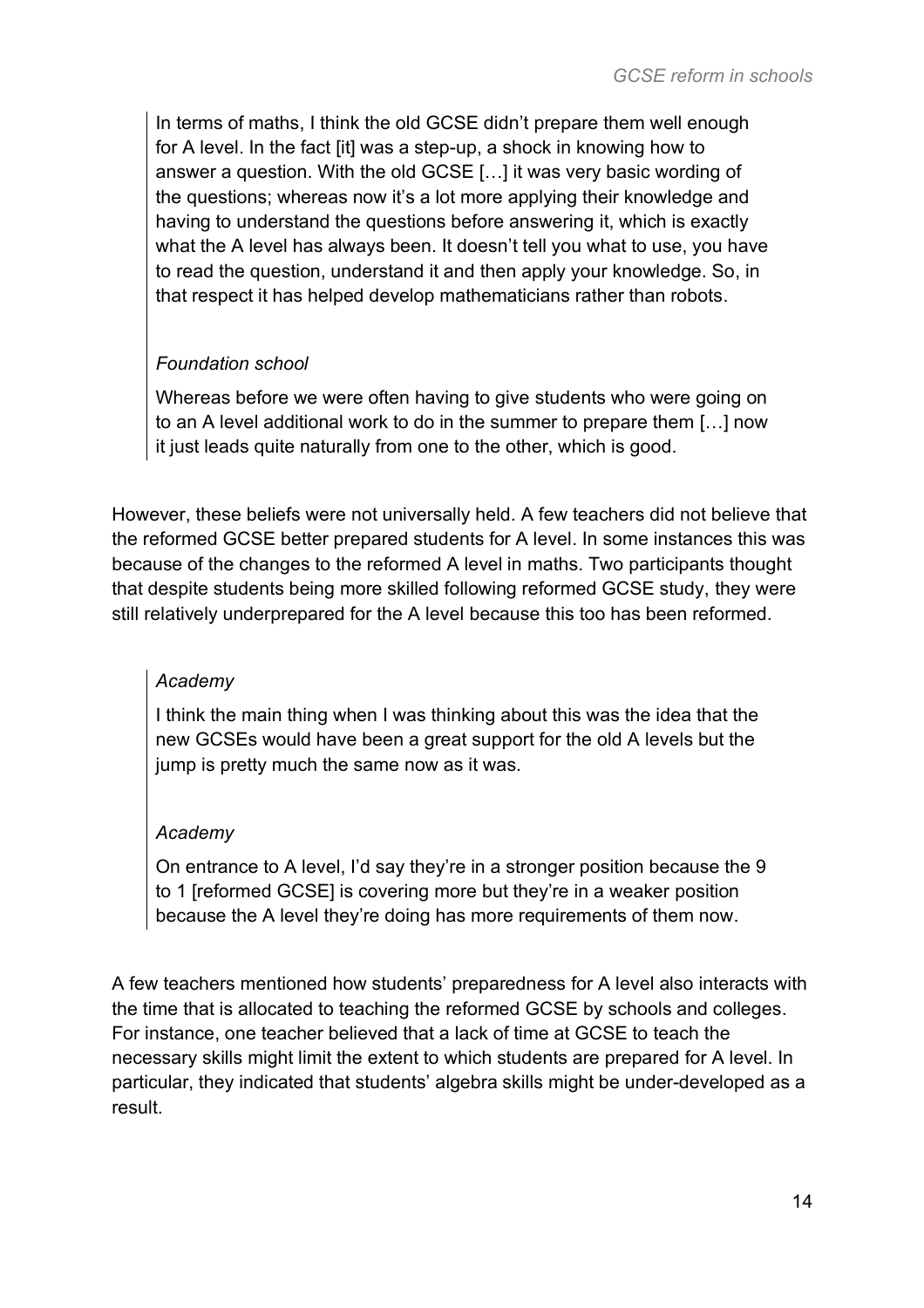### *Academy*

[In the A level] there's lots of topics where they use algebra and they know the skills that they'd use in those topics but then they were making mistakes with their basic algebra skills because they don't understand, and I don't think they've got time at GCSE to get the practice of what they can and can't do, and how algebra really is just linked to the number system.

However, another teacher noted that, because of the increased content at GCSE, some schools have increased their teaching time. In such cases, this could support the transition to A level, but only in schools where this provision is possible.

### *Academy*

Now, in terms of content, there is a significant amount of content at GCSE and that has increased by about 25%. And as such the schools I've worked in have all added in extra time within the GCSE curriculum.

### 4.1.1.1 Approach to learning

Several teachers mentioned that the reformed GCSE was having a positive impact on students' approach to learning. This related in particular to their approach to mathematical problem-solving. Teachers felt that students were more resilient when responding to problem-solving questions and more likely to attempt them with confidence.

### *Academy*

Rather than just picking up skills, it's more a question of being able to have a go at things. And that's something that already I'm beginning to notice, that they are prepared to have a go at something even if they don't know what the whole process is going to be. Which is something I think that they have […] benefited from [in the reformed] GCSE.

### *Academy*

I would say the old GCSE didn't lend itself so much to them being independent learners and actually liking the challenge of a problem. I find the new [reformed] GCSE pupils, they are a little bit more open to you saying 'here's a problem in front of you, go ahead and now try it' […].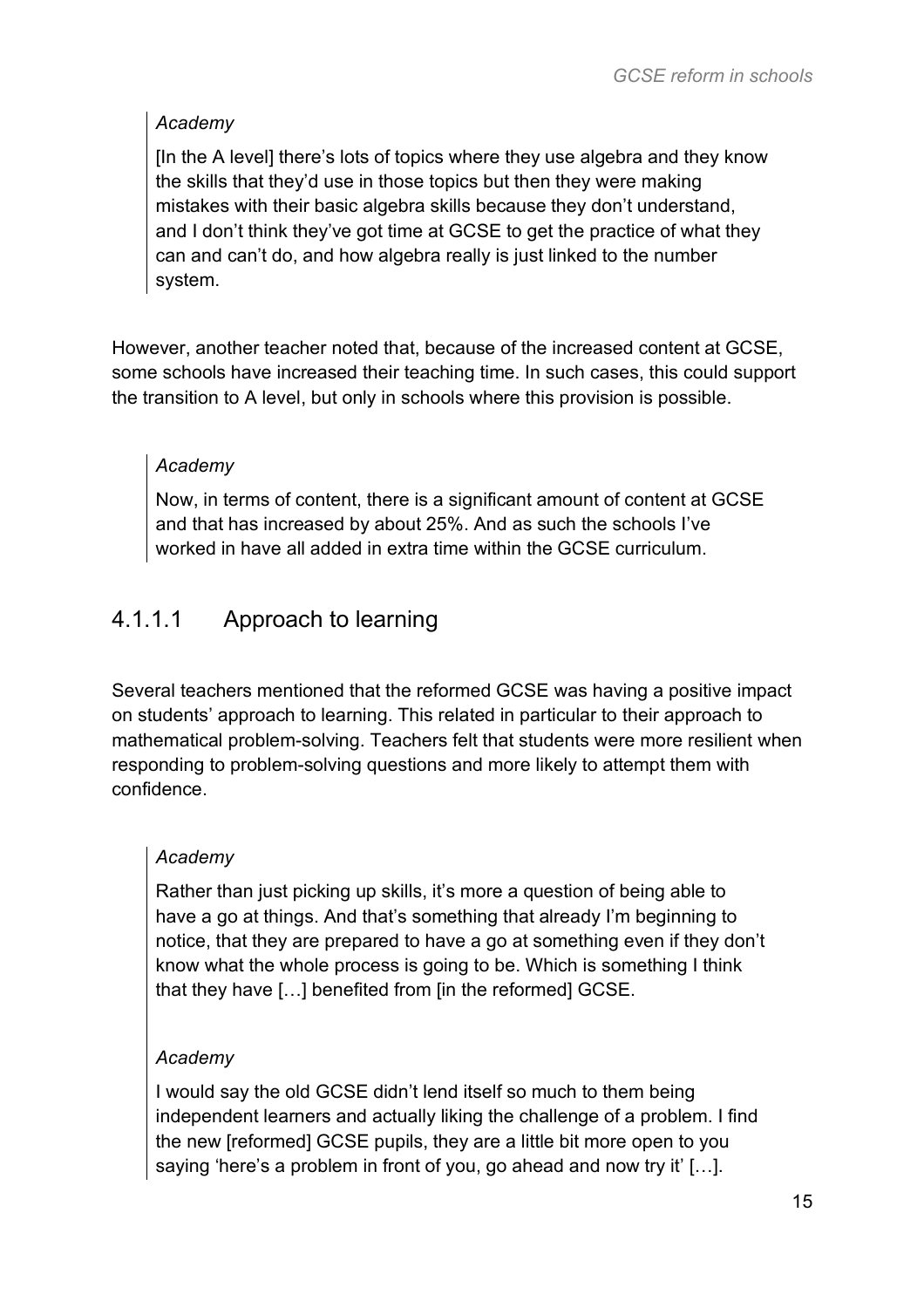Whereas with the old [legacy] GCSE, they were a little bit more reluctant to try anything […], with the new GCSE that's the thing that is actually making the students at A level a little bit better as well, the fact they've got more confidence to tackle abstract questions.

One teacher commented that students are more confident and independent after studying the reformed GCSE and this was having a positive impact on their teaching. In particular, they described how students are more studious now and require less teacher support.

### *Foundation school*

We don't get as many students coming in and needing lots of extra support, they are mostly able to accept the teaching more easily. I think that is a really good effect from it [the reformed GCSE]. You do get a more studious child out of it.

### 4.1.2 Specific skills

All 14 teachers mentioned a specific aspect (or aspects) of the reformed maths GCSE that they thought better prepared students for the A level than the legacy GCSE did, and these are set out in turn below.

### 4.1.2.1 Problem-solving

We asked teachers whether the emphasis on problem-solving in the reformed GCSE better prepared students for A level study. Most teachers were particularly positive about this and thought that the emphasis on problem-solving better equipped students to apply maths in a range of contexts at A level.

### *Academy*

Yeah, I think it's [the reformed GCSE] trying to bring in that application side. I do like the fact that it's more about getting them thinking about the maths rather than just learning lots of skills. I think the old linear spec, it had some of that in there but it also had lots of 'do this and solve this' rather than requiring them to think and be able to take different skills and apply them.

*Academy*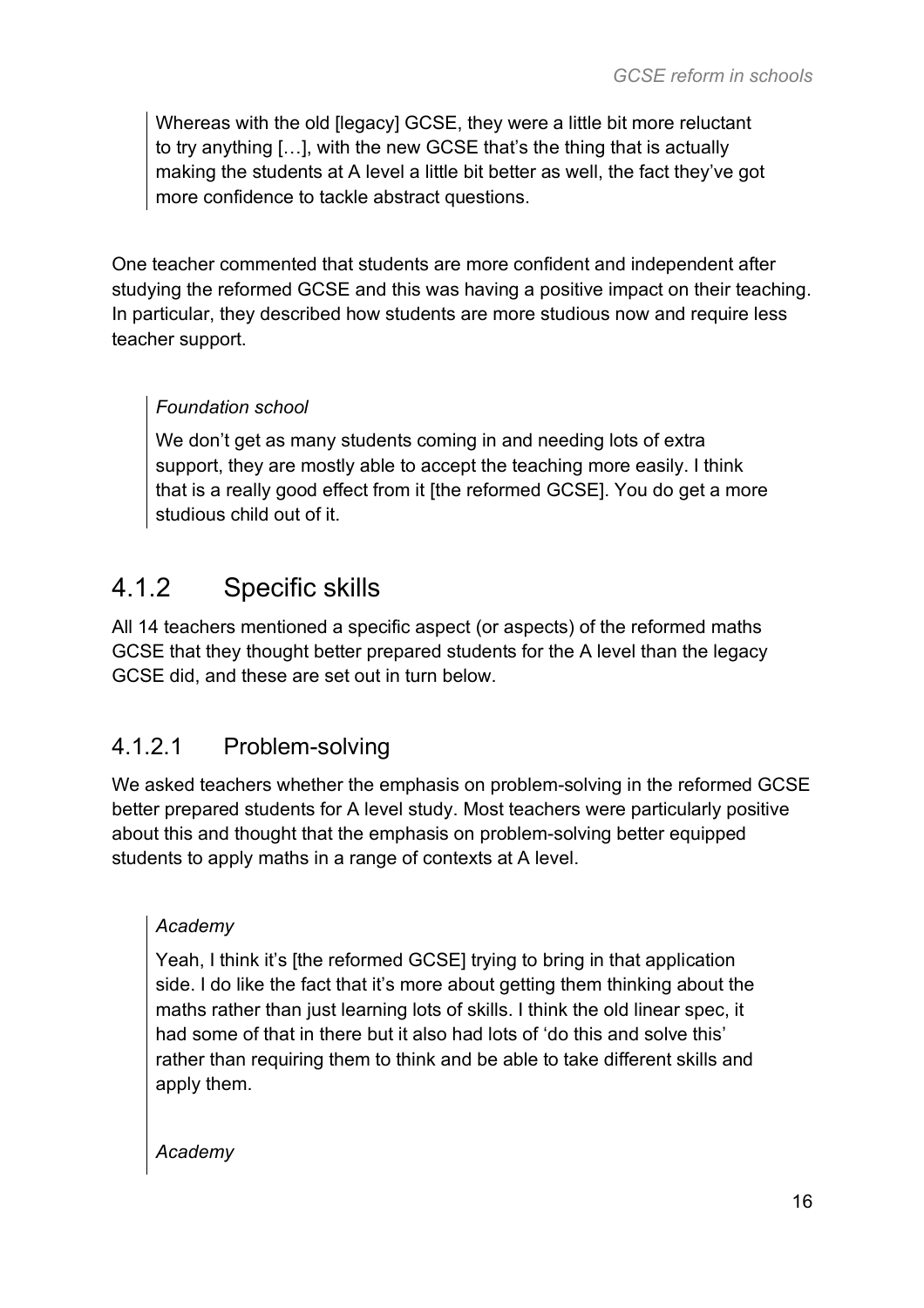I have seen an impact on the students that take A level maths that, rather than previously […] I would explicitly teach the kind of what I call, the part E of a question, because there's always a part E that says 'and interpret what that means' in A level. Whereas now with the reformed GCSE, they do have to really think about it [the question] in context. […] So it definitely has had an impact. And it means that we've not had to spend as much time [teaching this], and students are better at it for A level.

However, there was some frustration with the assessment of problem-solving, with a few teachers commenting that the problems in the assessments were not always reflective of real-life problems or did not assess the application of maths, but rather memory for how to perform maths.

### *Academy*

And there are a lot of basic questions in all the exam spec […] 'can you remember how to solve this'. That's a memory thing: […] It's not solving a problem. And the example I did with year 11 this morning was 'John had a record that's 8 and one eighth inch long'.[…] you're making up a problem trying to base it around an idea that isn't necessarily true.

Two teachers also believed that there were no differences in the degree to which problem solving in the reformed GCSE prepared students for A level study, when compared to the legacy GCSE.

### *Academy*

I don't think there's been a huge change in all honesty. I think in theory it's supposed to be a lot more problem-solving and the exam itself does stretch the more able students. But I don't really feel like it's a huge huge difference. Maybe slightly, but [not] in terms of their preparedness for A level.

### 4.1.2.2 Algebra

Teachers often talked about students' algebra skills unprompted. This is likely because, as noted by respondents, a large proportion of the A level relies on strong algebra skills.

*Academy*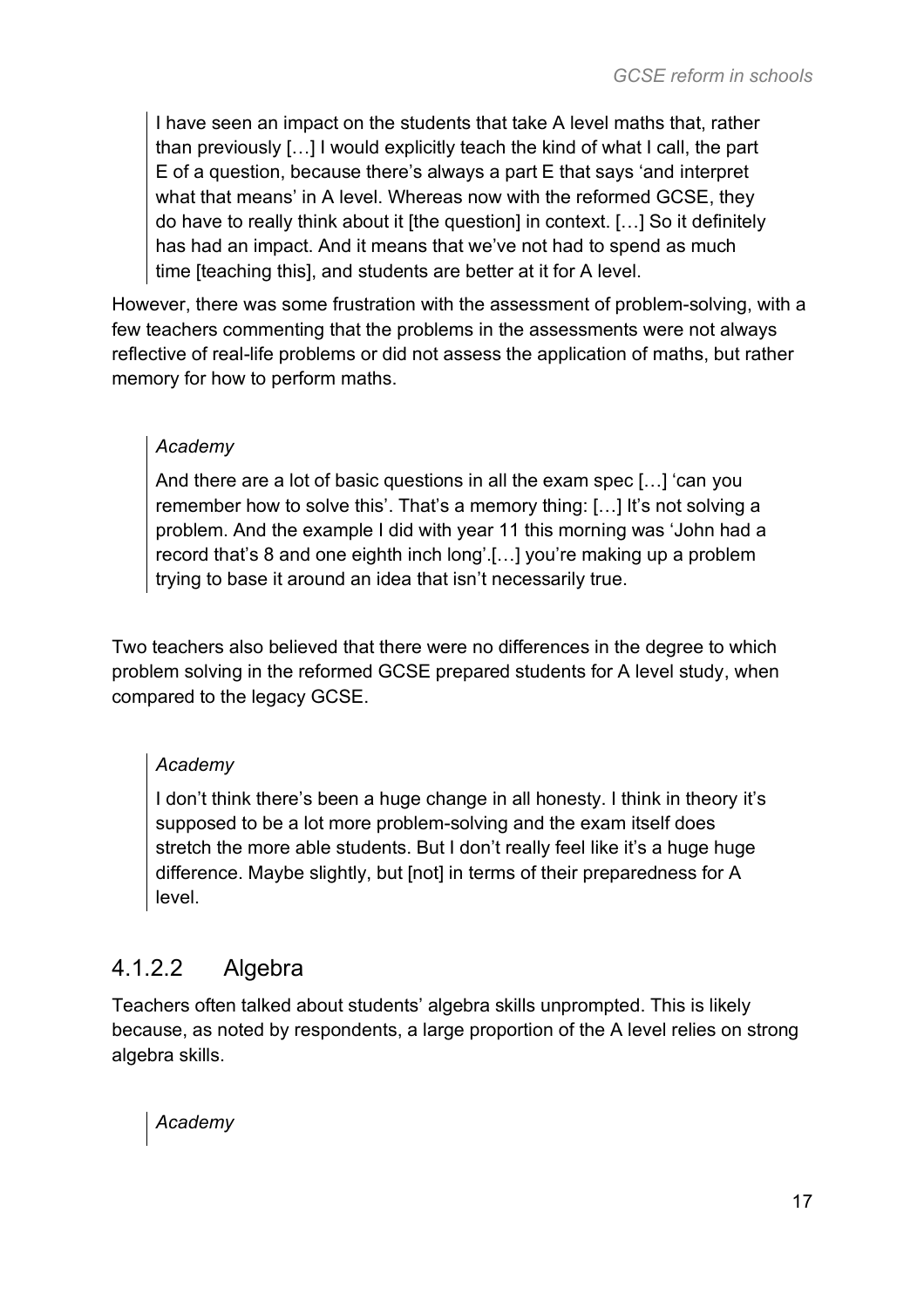The main content of the A level is algebra, and obviously if you're no good at algebra there is no point doing the A level. And I think actually because of the content of the GCSE it now relies on the pupils having stronger levels of algebra. Like I said a moment ago the topic about equations and tangents and circles, if you're going to be successful at that topic your algebra needs to be fantastic inside out really.

The degree to which respondents thought that the reformed GCSE equipped students with algebra skills for A level study was mixed. A couple of teachers thought that students' algebra was better.

### *Academy*

I would say generally as mathematicians they are better. I think their algebra skills are better than they were before.

However, while this sounds positive, the majority of teachers thought that students' algebra skills were still insufficient for A level.

#### *Academy*

We still have students whose algebra isn't quite up to it really. And they need quite a lot of reinforcement of that algebra in the early stages, but they really shouldn't need it.

This was not necessarily a result of the reforms though, and respondents noted that the same issues were also present for those who studied the legacy GCSEs.

### *Independent school*

Kids coming through with A\* to G, their algebra was their biggest problem with A level. It still is […] We've always said A level students [who studied legacy or reformed GCSE maths] lack algebra skills, pure algebra for A level, which is usually what lets them down.

### *Academy*

You still have that gap of people getting A [in the legacy GCSE] or 7 [in the reformed GCSE] and their algebra isn't strong enough.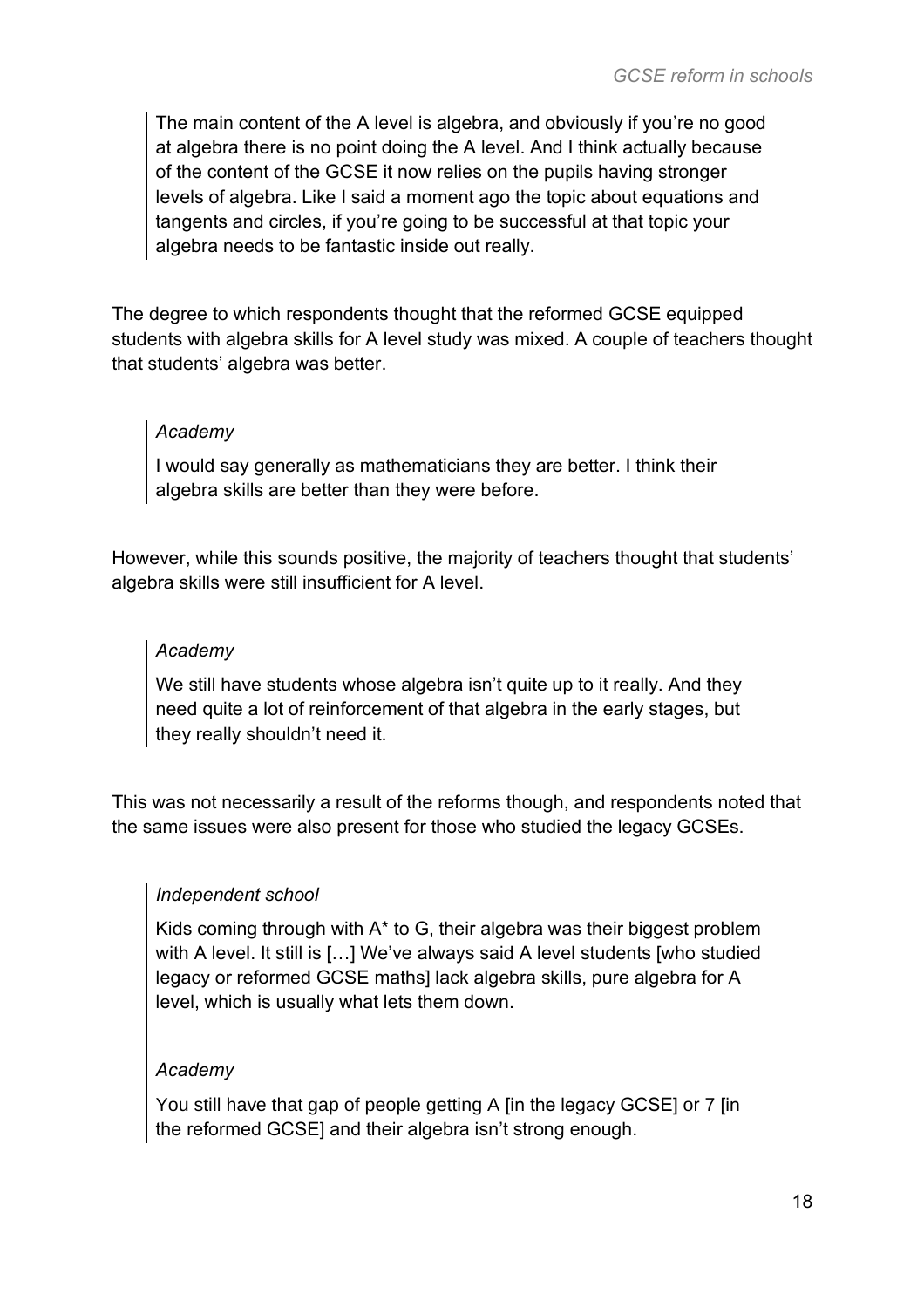One teacher explained why they thought that students' algebra skills might be limited when starting their A level study. They thought that whilst at GCSE algebra is generally assessed in isolation, at A level this is much less the case. As such, at A level, access to the wider course is dependent on algebra skills.

### *Academy*

I think the other big factor is that even now [in the reformed GCSE] a lot of your algebra is still a case of once you've applied the skill, that's it, you've done it, whereas in A level it's not going to be a question, it's going to be the very small opening part of the question. If you can't do that you're going to struggle to access the rest of the marks. In places, even a small slip can be very costly.

Another teacher felt that students' algebra skills were weaker because of the increased focus on problem-solving in the reformed GCSE.

### *Independent school*

[Algebra skills] possibly got worse with the new 9 to 1 [reformed GCSE] because the emphasis on the pure algebra isn't there so much; the emphasis is massively on problem-solving.

### 4.1.2.3 Other maths skills

We asked teachers if there were specific skills that the reformed GCSE equips students with that prepares them for A level study. Most teachers highlighted specific areas, beyond problem-solving and algebra. These included proof, function notation, composite functions, transformation of functions, geometry, assumptions and patterns and sequencing. For instance:

### *Academy*

They've got enough knowledge of all of the different areas of maths. […] in terms of them learning problem-solving and reasoning and rigour and proof and things like that, it's really good.

### Academy

[Talking about patterns and sequencing] Some of my pupils, even in the lesson I taught last week, were saying 'well, why do you need to do that,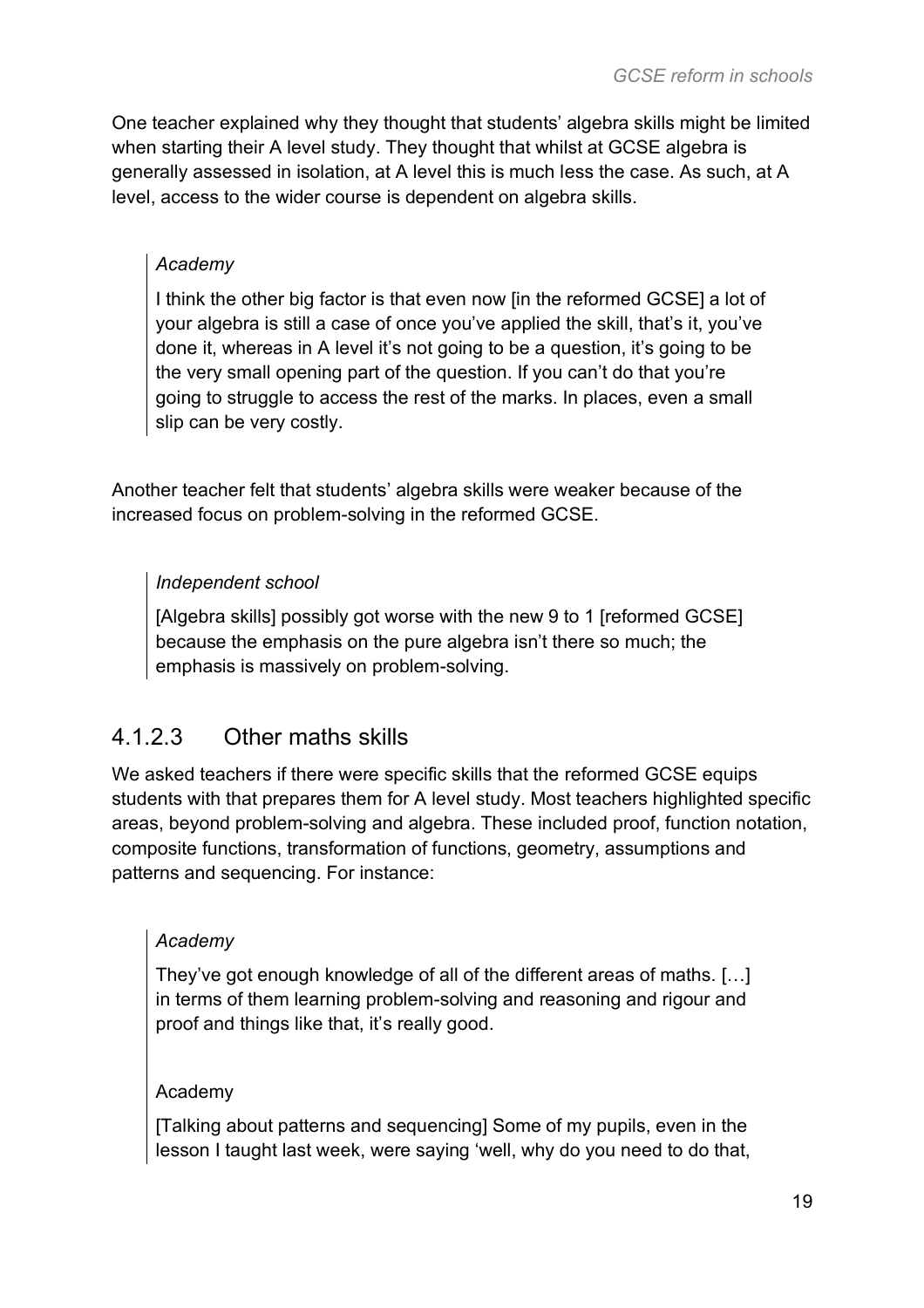the pattern's obvious, I can see the pattern' – and they could see that and recognise it. But […] there's no way the children on the old [legacy] spec would have recognised and seen it because their work with more advanced sequences wouldn't have been at the same level.

Several teachers indicated that this better preparedness had positive implications for their teaching at A level. They explained that because students were more confident and familiar with content that had not previously been taught in the legacy GCSE, this reduced the time required at A level to teach these skills.

### *Voluntary aided school*

Concerns and assumptions, they now get covered in year 11. Which when students get to year 13 […] they're a lot more confident with it and we don't have to spend as much time going over the more basic aspects of it because they've already covered it 2 years earlier. Whereas before, they wouldn't have. […] Because the new [reformed] GCSE has got quite a lot more pure content in, I do feel better equipped in the pure aspect of the course when they start the A level.

### 4.1.3 Future impact of reformed GCSE maths

### 4.1.3.1 Preparedness for A level

While respondents generally thought that the reformed GCSE better prepared students for A level, they thought that any benefits would be realised further over the next few years as the new GCSE becomes more familiar to teachers and students. Further, a few teachers explained that they have a whole school approach to teaching that is designed to better prepare students for the GCSE over the course of secondary school.

### *Academy*

We are now [...] trying to use that key stage 3 time to broaden their ability to work their way through a problem, and to think logically and mathematically, not just follow procedures. So, that's what a big focus of our key stage 3 curriculum is now, to enable and to progress through to the GCSE. So I'm hoping that will help.

*Academy*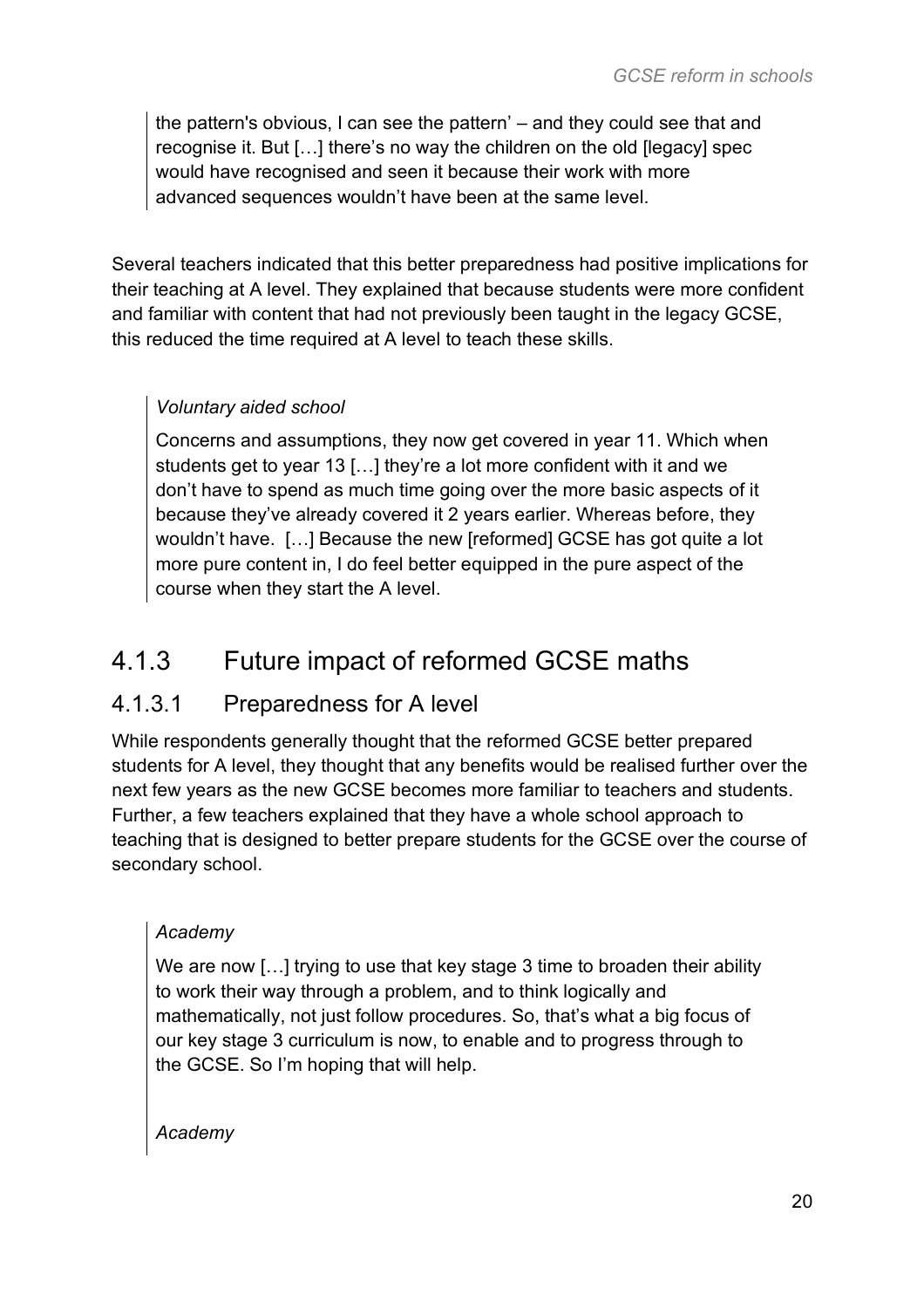I think it'll have more impact as time goes on. It's like you [referring to another teacher] said about the year 12s, they're better than the year 13s because they've been doing [the new GCSE] since year 9. And now in maths, it's like from year 7 we're thinking about the GCSE that they're going to be taking. And we know that we need to teach them problemsolving and reasoning from year 7.

### 4.1.3.2 Impact beyond maths A level

Of those who commented, most teachers felt that the reformed GCSE was having positive implications beyond studying maths at A level. For instance, for those not going on to the A level, problem-solving skills were thought to be valuable for general life skills, the workplace and further education.

### *Academy*

I think it's fair to say there are a lot more transferable skills in the 9 to 1 GCSE than there were in the A\* to G so any of those is obviously going to be something that is sought after.

### *Independent school*

If you take A level and university maths out of this I think it is hugely [helpful for their future education or employment]. And, the idea of trying to get kids to solve a problem rather than regurgitate a solution I suspect with industry and the real world it's really important and should be really good.

Several teachers also thought that the reformed GCSE would support students studying other subjects with mathematical content.

### *Academy*

So even students who don't do maths A level will be better prepared for studying subjects that require some maths.

However, 3 participants thought that the mathematical skills required in other A levels were not supported by the reformed GCSE.

*Academy*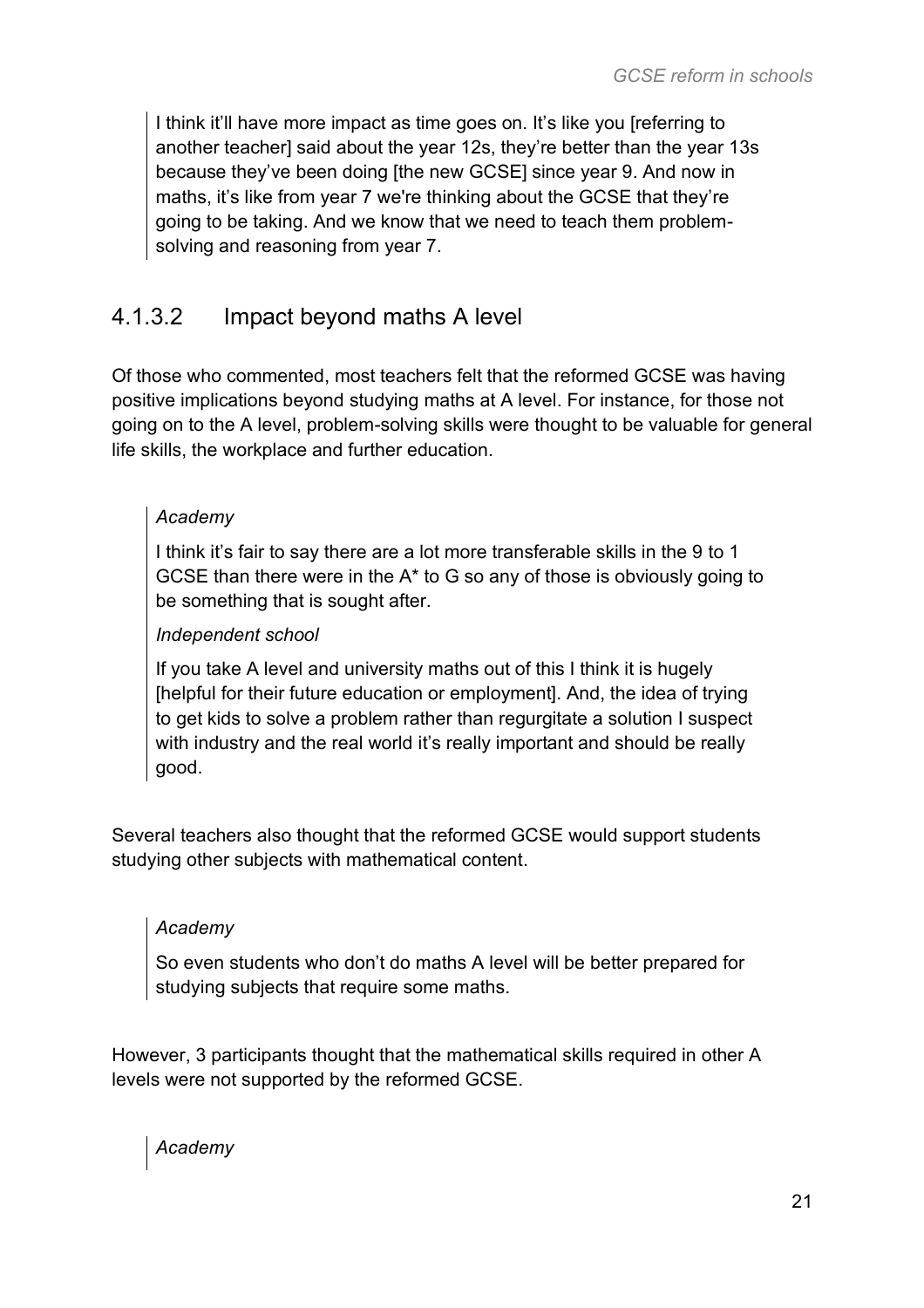The skills between GCSE maths and the other A levels don't necessarily connect. Because the statistical skills you need for geography or psychology are not really assessed at GCSE. So, they're picking kids up with a basic maths qualification, but then having to re-train them.

A few teachers also had concerns regarding weaker students. They thought that the maths GCSE would not prepare these students for life beyond education, and instead focused on the skills that are required to study the A level, such as algebra.

### *Academy*

Actually for some of our very weak students we're not preparing them for being safe and secure out in the world. […] Because we're focusing our time on skills for the GCSE rather than 'can they make sure that if someone tells them they're going to give them a 20% discount, or commission of this much', that they know what these words mean, never mind anything else. […].

This view was not shared by all teachers though, and 4 other teachers indicated that it is not only the maths relevant skills that are important, but the cognitive capacity and ability to process complex information that is beneficial to all students outside of academia.

### *Academy*

But if you're not looking to go to do a [university] degree at maths level, the new GCSE gives children life skills that they will need in whatever situation. Now, a child at GCSE learning how to expand brackets and simplify at the end, while it may not directly have any sort of bearing on their lives, what they will have is they'll have a set of skills where they can apply problem solving to a situation they're given at work.

### 4.1.4 Summary of findings: maths

Overall, teachers were broadly positive about the extent to which the reformed GCSE prepared students for A level, with the majority commenting that students were at least as well or better prepared having studied the reformed GCSE. This had positive implications for teachers, as less teaching time was required to cover more basic aspects of the maths content at A level. Teachers also generally felt that the emphasis on problem-solving in the reformed GCSE was beneficial to the application of maths to a range of contexts at A level and beyond. For example, problem-solving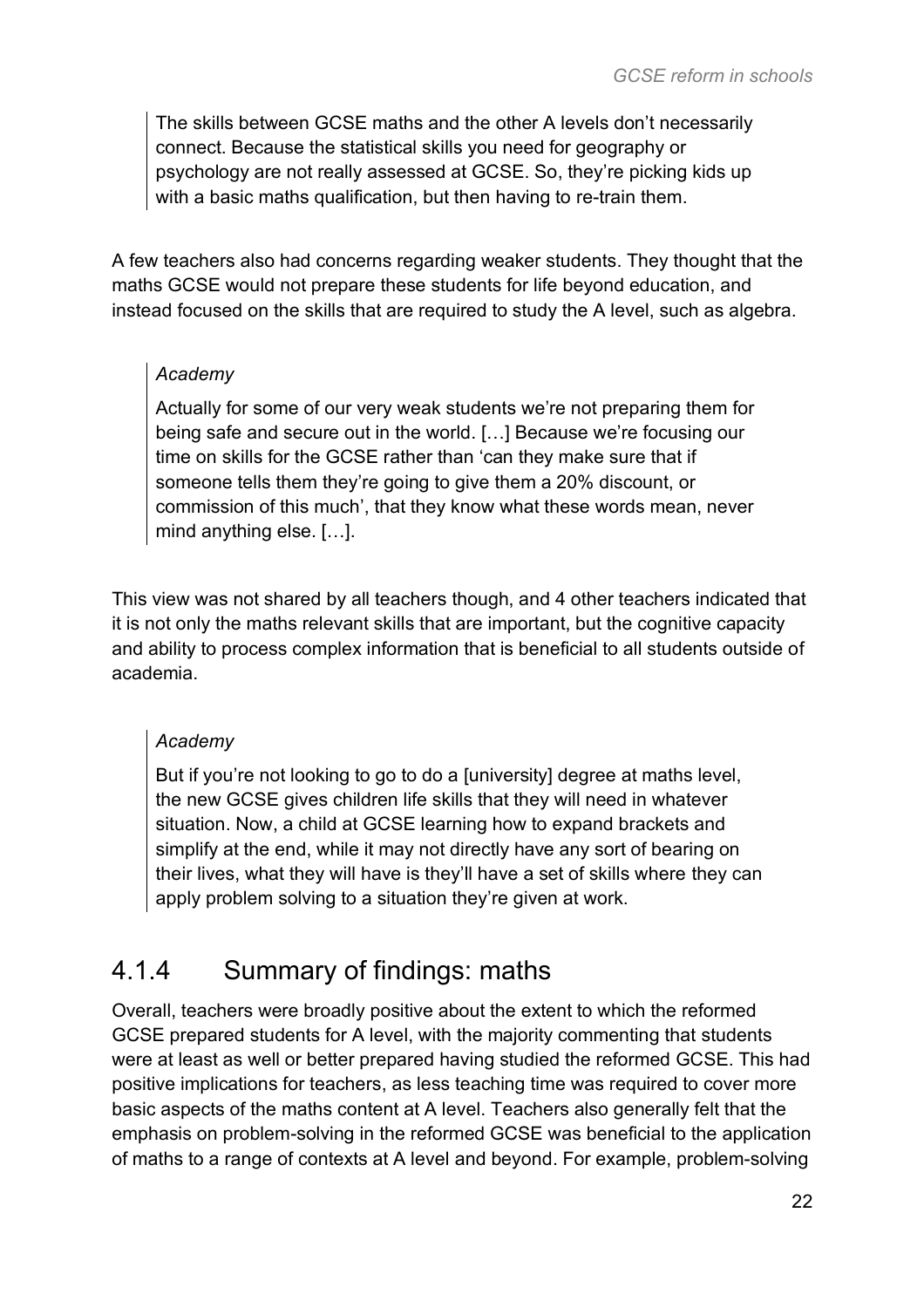style thinking was thought to have encouraged higher order thinking and resilience in the face of difficult questions.

Teachers believed that algebra skills were key to A level study, but their views about the extent to which the reformed GCSE sufficiently developed these skills were mixed. A minority of teachers believed that students who had studied the reformed GCSE had better algebra skills than those who had studied the legacy GCSE. However, the majority believed that algebra skills were underdeveloped by the reformed GCSE. Teachers also noted, however, that this was the case for students who had studied the legacy GCSE and did not, therefore, consider this to be a result of reform.

# <span id="page-22-0"></span>4.2 English literature

### 4.2.1 Overall preparedness

The views of English teachers were not clear cut when asked how prepared students were for studying A level after taking the reformed English literature GCSE. Approximately a third of teachers did not directly comment on the general preparedness of their students when asked about this (rather they commented on particular aspects of preparedness). Of the teachers that did comment, almost all referred to how students were either equally or better prepared than those who had taken the legacy GCSE in preparation for A level. However, in many cases teachers (including those who thought the GCSE prepared students well for A level) highlighted strengths and weaknesses of the GCSE, especially when discussing particular aspects of it. These mixed views are presented here.

Of the teachers who mentioned the preparedness of the students, approximately half expressed an improvement in overall preparedness for A level.

### *General further education college*

The new ones are much better than the old ones, for sure, based on the skills that I'm seeing the students coming with.

### *Independent school*

I think now there is less of a jump between GCSE lit and A level lit […] what used to be the case is students would have spent 2 years studying a GCSE at school and we'd do a text and they can't apply anything to it […], now it's like a step up, the new lit spec, which is useful.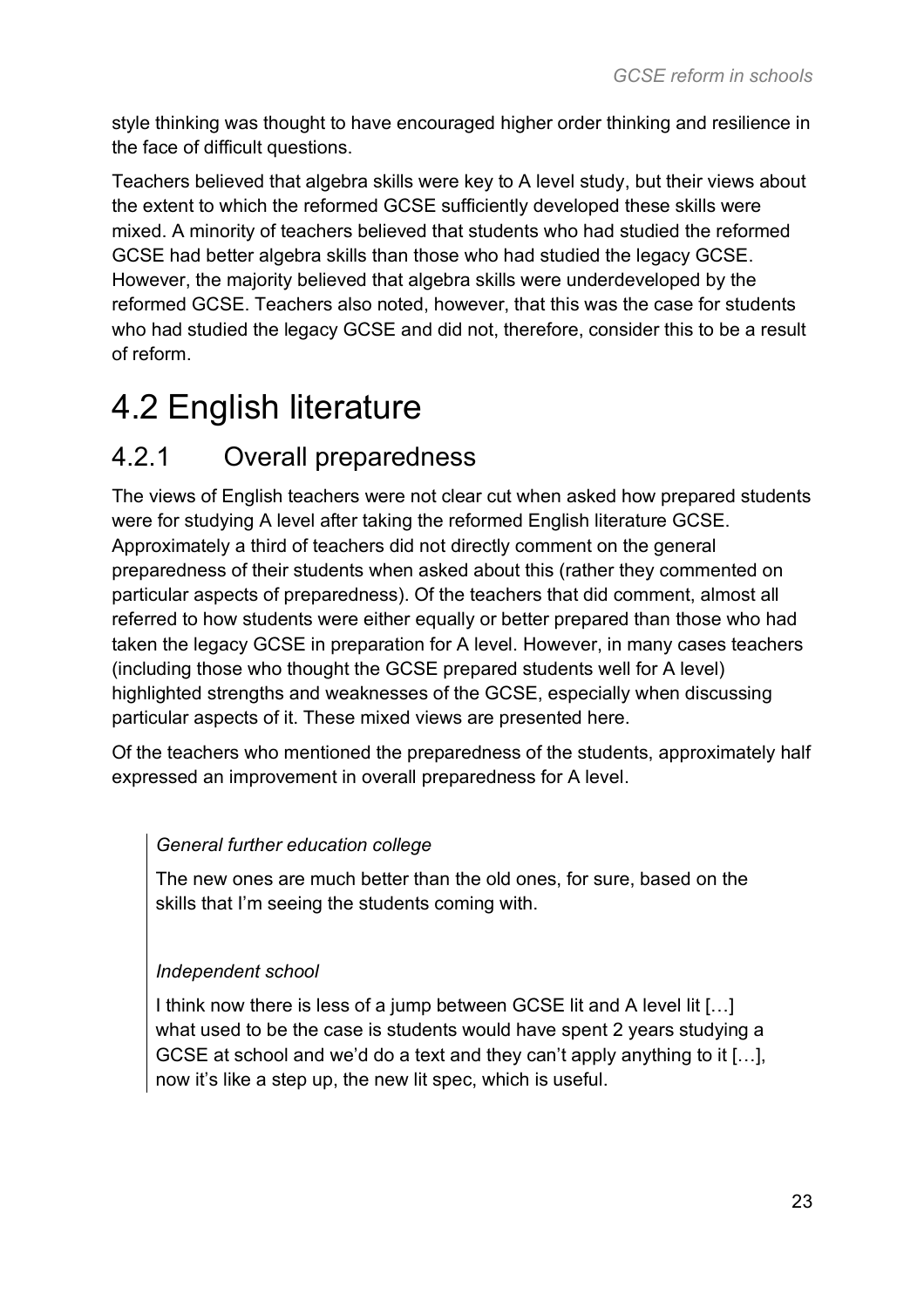Three teachers expressed the view that students were equally prepared for A level regardless of whether they had studied the reformed or legacy GCSE.

### *Foundation school*

I think they [cohorts who studied the legacy and reformed GCSE] are both equally prepared for A level.

### *Academy*

We haven't seen a marked improvement in the new GCSEs in terms of when they come to A level.

A couple of teachers were unsure when commenting on how prepared they thought their students were with the reformed GCSE, and their overall views seemed unclear or contradictory because of this. For instance, in the example below, this teacher thought that some skills were less developed after reformed GCSE study, but in another instance mentioned that the reformed GCSE has helped prepare students for A level.

### *Academy*

What we're finding is their [reformed GCSE students] analysis skills aren't as sharp, they're not as perceptive […] their vocabulary isn't developed enough or they haven't got that wider vocabulary to understand subtleties of language. […]

[...] It [the reformed GCSE] definitely has helped prepare them in that sense, sharpened their analysis, and helps those who just get onto the course.

Some teachers gave reasons for why they thought the reformed GCSE was good preparation for A level, but then also reflected on components or skills of the reformed GCSE where students were less strong.

### 4.2.1.1 Approach to learning

Teachers spoke about students' mind-sets and approaches to learning that affected their preparedness for A level. In particular, teachers compared the independence of students between the legacy and reformed GCSEs. Approximately half of the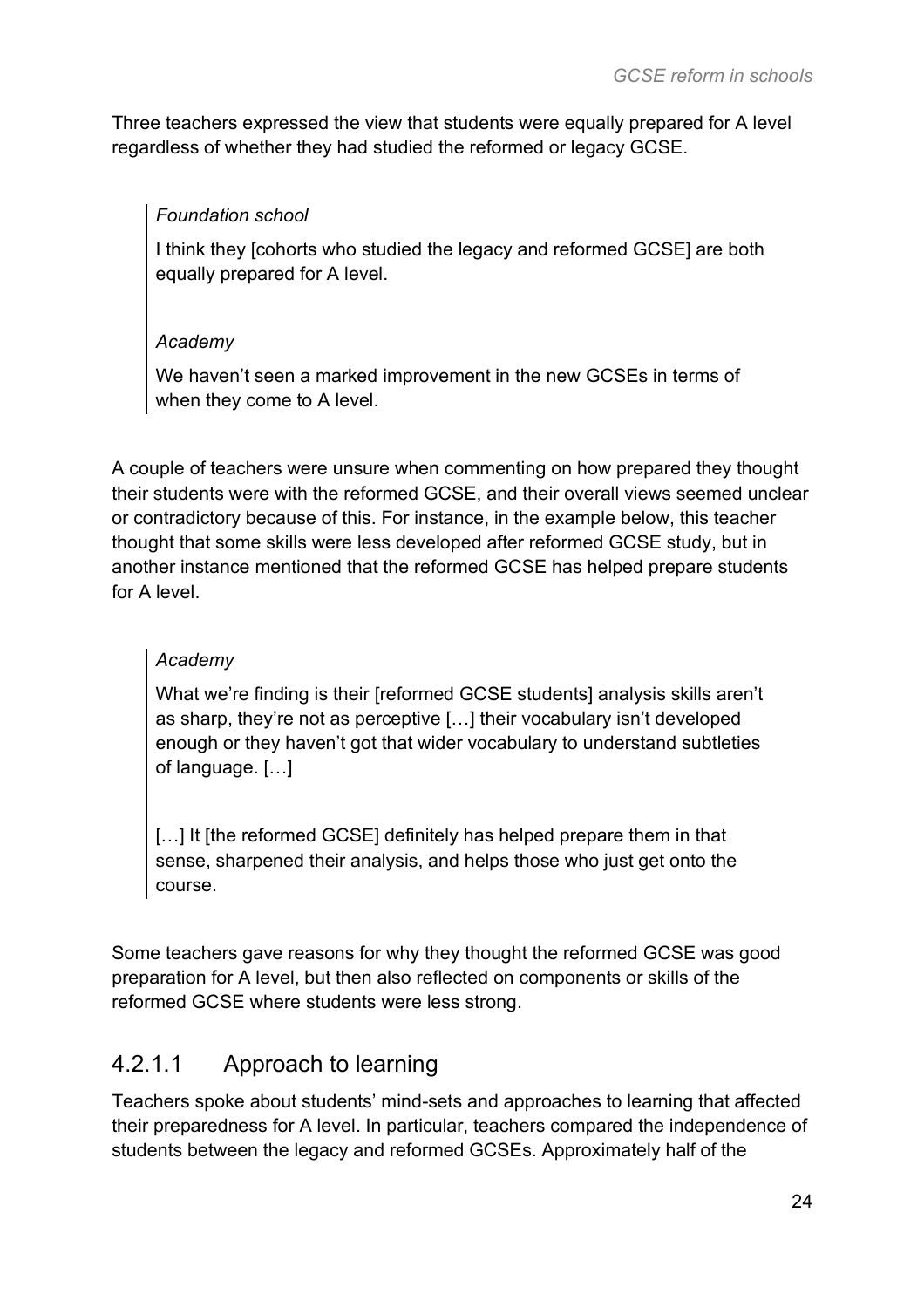teachers who commented on confidence and/or independence referred to how students who had studied the reformed GCSE were more independent or confident, particularly when engaging with literary texts and/or undertaking revision.

### *Community school*

The biggest job for A level is that increased independence. I think the new GCSEs prepare students for that independence better and more effectively because they have to develop their own techniques and their own resources and their own revision materials; whereas I think previously, I probably handed out quite a lot of revision materials because I could guide them a little bit more clearly.

### *General further education college*

[At A level] they want to see students confidently engaging with the text [...] I think since this new GCSE literature came into force, students are much more confident in that […] they're not put off by having to read something twice or 3 times. They will ponder possible meanings and not worry about making a mistake. They will use each other as well to get to a conclusion. I'm finding now after this spec change [that students] are more independent.

However, there were also 4 teachers who did not share this view. They commented on how students who had studied the reformed GCSE lacked confidence at A level and/or were reluctant to discuss literary texts following reformed GCSE study. One teacher, in particular, felt this was because students did not have the opportunity to practise this while studying for the reformed GCSE.

### *General further education college*

Reacting to unseen poetry is a significant part of the A level, and it's always been, you know, poetry I think is always a genre that students perhaps find more challenging. […] I've noticed more of a struggle with that, more of a kind of a reluctance to engage, a kind of lack of confidence.

### *Voluntary aided school*

I think it's probably to do with being able to partake in group discussions and articulate a viewpoint and interpretations of texts, which we definitely did more of under the old spec. […] We get A level students who are not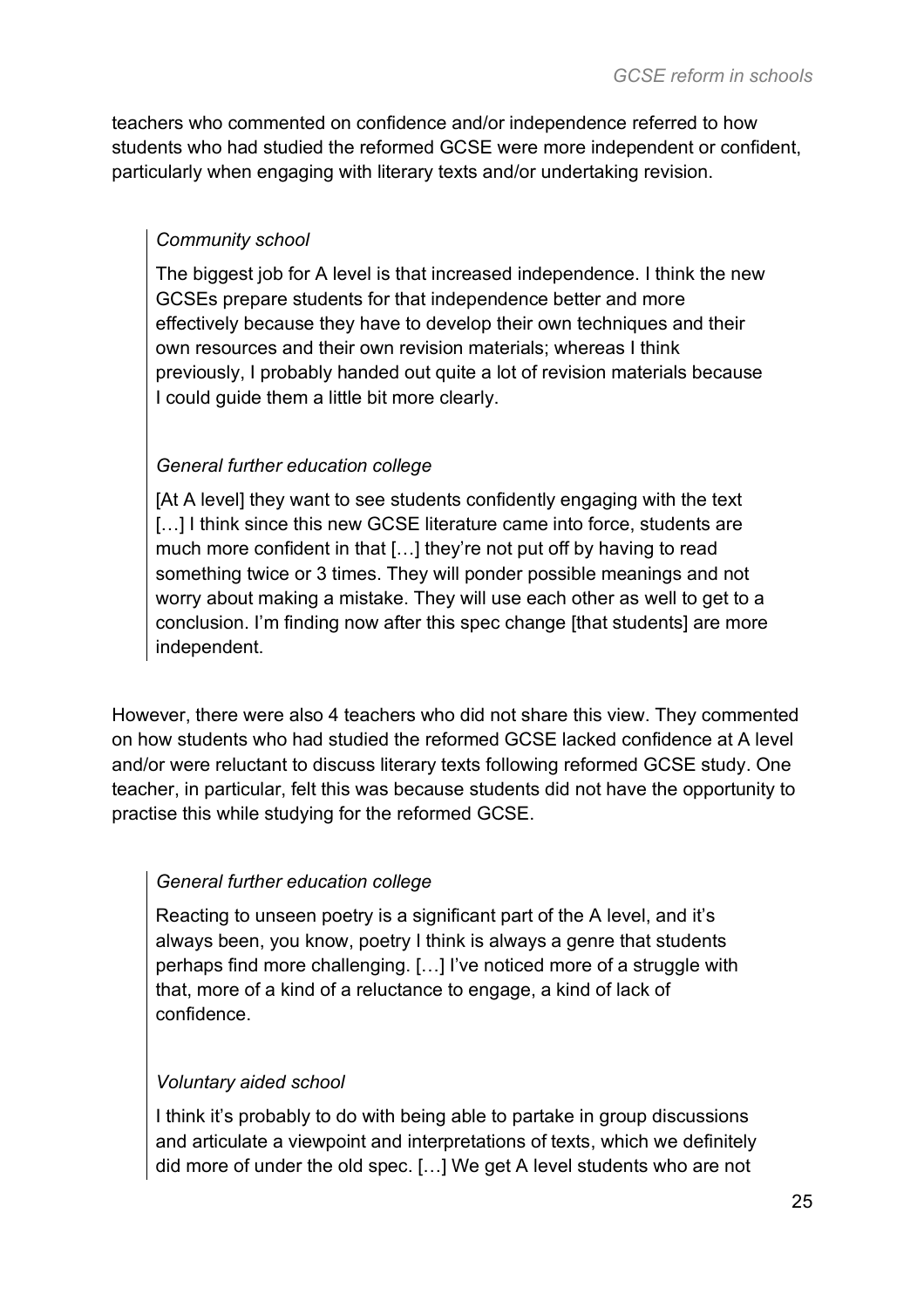really willing to speak or put their hand up or contribute because they're not used to sharing their view on a text really. And yet at A level it's one of the most important factors.

### 4.2.2 Content and features

All the teachers discussed the changes to the content and features of the reformed GCSE and the potential implications of this in preparing students for A level. These discussions focused on (but were not limited to) breadth of learning, essay writing, closed book exams, and unseen texts. In general, views were mixed, and we discuss these for each topic in turn below.

### 4.2.2.1 Breadth of learning

Breadth of learning refers to the span of topics that students study as part of their GCSE. When referring to the breadth of learning in the reformed GCSE, this encompassed views about the breadth of types of literature and/or the breadth of authors, and whether these were narrower or wider.

Several teachers felt positively about the degree to which the breadth of different types of literature available in the reformed GCSE prepared students for A level study. For example, a teacher felt more positive about the wider range of non-fiction texts.

### *Academy*

I feel like the content that they have to cover now is probably better in terms of breadth for what they have to do at A level because they get a wider variety of literature in terms of the non-fiction literary kinds of texts that I don't think they did before.

However, just as many teachers felt that there seems to be a narrower and less diverse range of literature and authors for them to teach in comparison to the legacy GCSE.

### *General further education college*

When the new spec came into force, I think the worry was that it was all white, middle class, British men. And potentially in some areas of the UK we have a very diverse student base.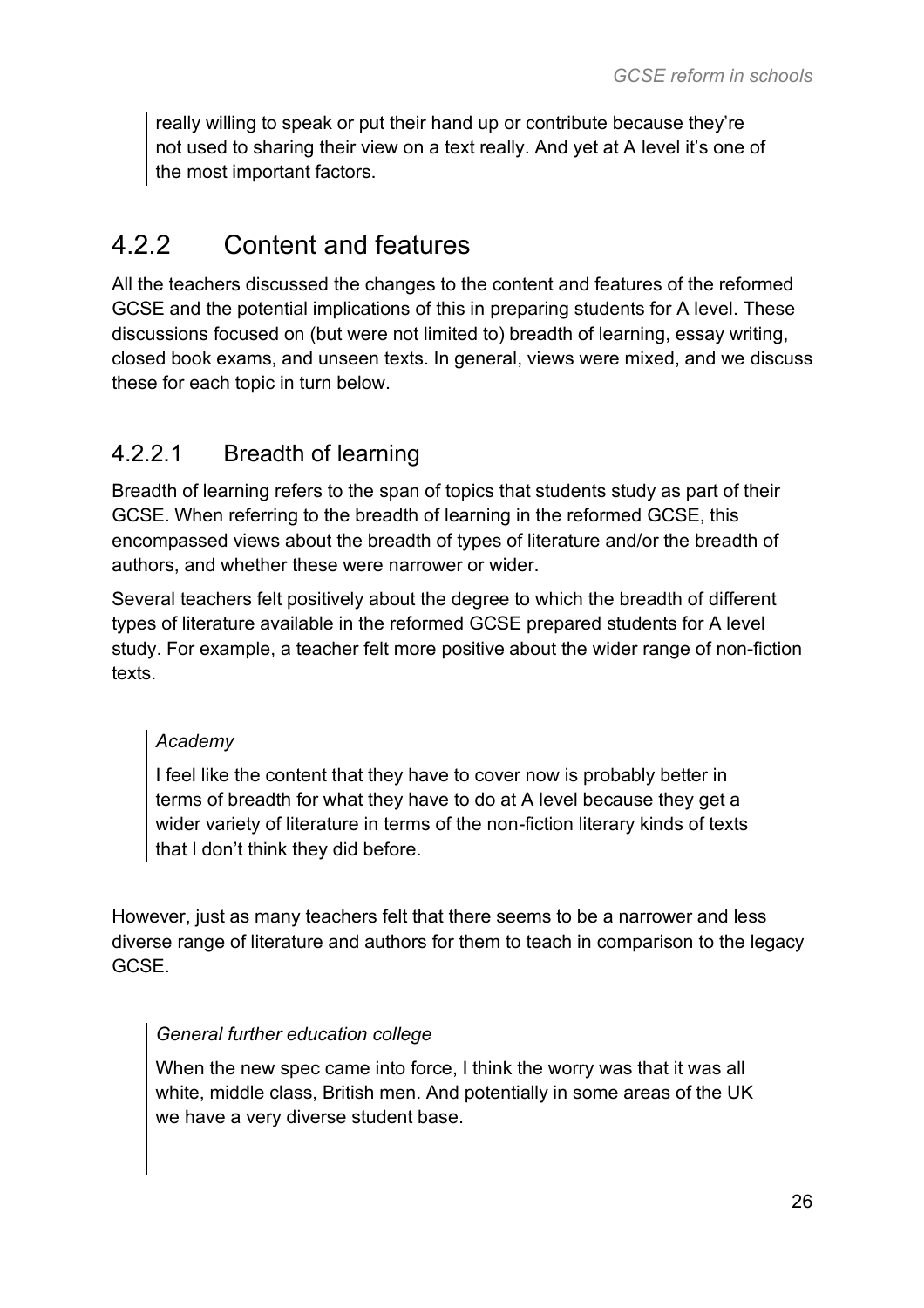### *Voluntary aided school*

I think there's a lot of similarities in the texts, so it feels like you're teaching the same themes a lot of the time. There's lots of death and suicide and quite miserable stuff.

However, another teacher highlighted that a narrower breadth of literature in the reformed GCSE does not necessarily have negative implications for preparedness for A level study. Rather, they commented on how the texts in the reformed GCSE align with those studied at A level.

### *Academy*

We're not allowed to study text from other cultures anymore and that was a significant impact, but then neither does the A level really. So that doesn't necessarily limit students' ability to access an A level.

### 4.2.2.2 Essay writing

Of those that commented on essay writing, 4 teachers thought that students' essay writing skills had improved, which had a positive impact on their approach to writing essays at A level. For example, they felt that students had improved the structure of their writing and their analysis of the texts. According to the teachers this was clearly because the reformed GCSE offers more opportunities to develop these skills.

### *General further education college*

Essay writing as well, students are now more familiar with what an essay needs to do, so the introduction, the main body, a conclusion. So the overall shape of the essays and the analysis that students write with has improved.

### *Academy*

The reformed GCSEs, on the positive side, are more rigorous […] and there is more of an opportunity to write more developed answers of literature and to think about whole texts and to […] be able to develop a line of argument. Which is everything that's needed at A level anyway. It [the reformed GCSE] definitely has helped prepare them in that sense, sharpened their analysis.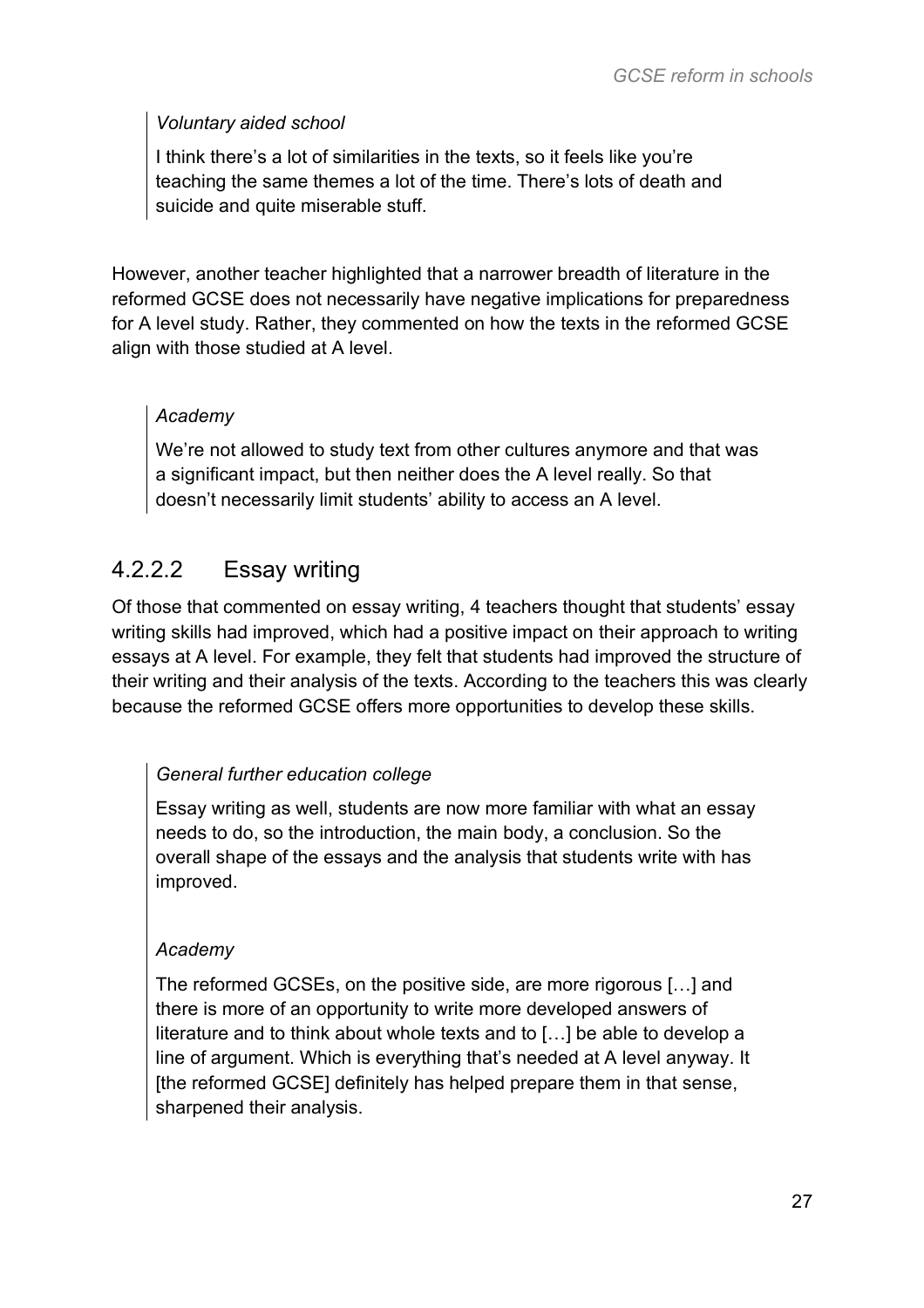However, just as many teachers thought that there were few opportunities to practise essay writing skills with the reformed GCSE.

### *Foundation school*

I think it is very hard now for students who have to do their A level coursework, which is in year 13, their 2,500 to 3,000 word essay, when there is no coursework or controlled assessments at GCSE anymore. The longest piece of writing they have done […] is 55 minutes in an exam on Shakespeare. So, in that sense I think that their skills of extended writing have not been developed at all in the new [reformed] GCSE.

### *Academy*

We tend to find the students typically struggle with how to structure an essay at A level, particularly one that deals with a lot of text because they don't have to do that at GCSE. So I think that they aren't as mature in their writing style [now] because they are, as I said earlier, so focused on making sure they hit the criteria and do everything they need to do that their writing is quite immature.

### 4.2.2.3 Closed book exams

In the reformed English literature GCSE, all assessments are closed book, whereby students are not allowed to take copies of texts they have studied into the exams. This is different to the reformed A level and the legacy GCSEs, where the assessments are/were open book. Teachers discussed the different approaches and suggested that their A level students have to learn how to make effective use of texts in an open book exam, as they have not had the opportunity to do this when taking the reformed GCSE.

### *Academy*

My biggest issue with the reformed GCSE is the fact that they're closed books. And A level is open text. So it's a little bit counterproductive. So we teach them all about not using a book. And I know they don't get a chance to really use the text in the exam but it is there as a bit of a safety net if they need them for something to check.

*Community school*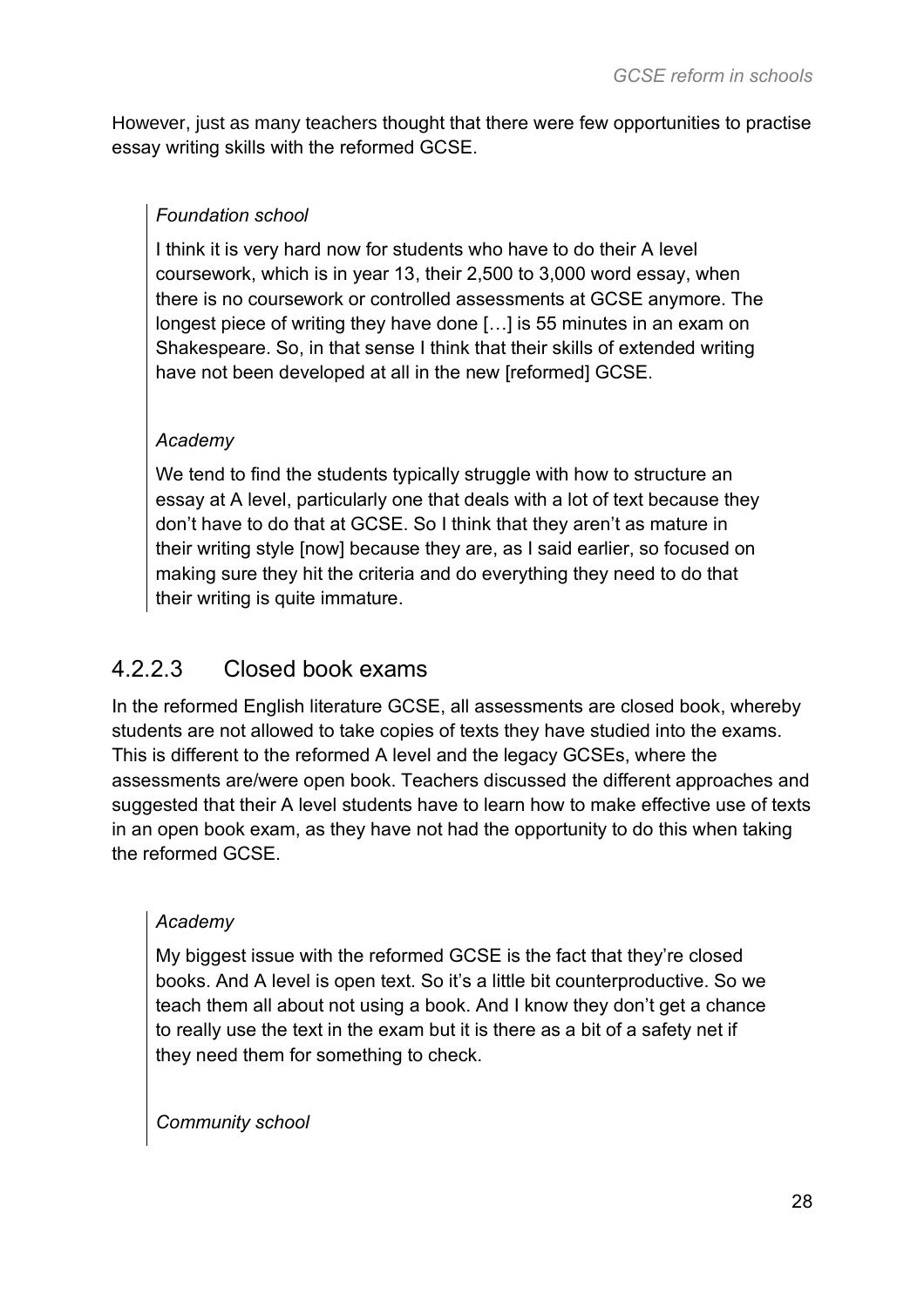Obviously because the A level exams are open book and the new reformed [GCSEs] are closed book, students don't really know how to work with their texts in the exam. That's something we're having to teach them so they don't end up spending too long looking through the text or they don't, you know, they're using it more as a checker rather than an actual finder.

Two teachers thought that closed book exams could support students' understanding of the texts by changing their approach to revision. This was driven by an expectation to know the texts well. Teachers commented that having this stronger revision technique is a beneficial skill that students can transfer across to their A level studies.

### *Academy*

I mean it does teach them to be less reliant on a book. It makes them […] own the text. They have to know that text inside out […]. I think actually for the more able that's a positive thing for A level. Because they don't have time to be able to use their texts at A level.

### *Community school*

It's the revision skills actually, because English is notoriously difficult to revise for students, they find it really challenging. But I think the idea of, [...] you revise your quotations and you look for your links and you revise clusters of information, I think that has been really beneficial […] we're starting to see students coming into A level who have an awareness of what revision methods work for them and how they can apply it to their A level literature. And I think that's something that perhaps we didn't have in quite the same way before.

### 4.2.2.4 Unseen texts

In general, teachers were positive about the inclusion of unseen texts in the reformed GCSE exams. While unseen texts were also a feature of the legacy GCSE (in English literature and English language), several teachers thought this was now more demanding, and that this supports the transition to A level.

*Community school*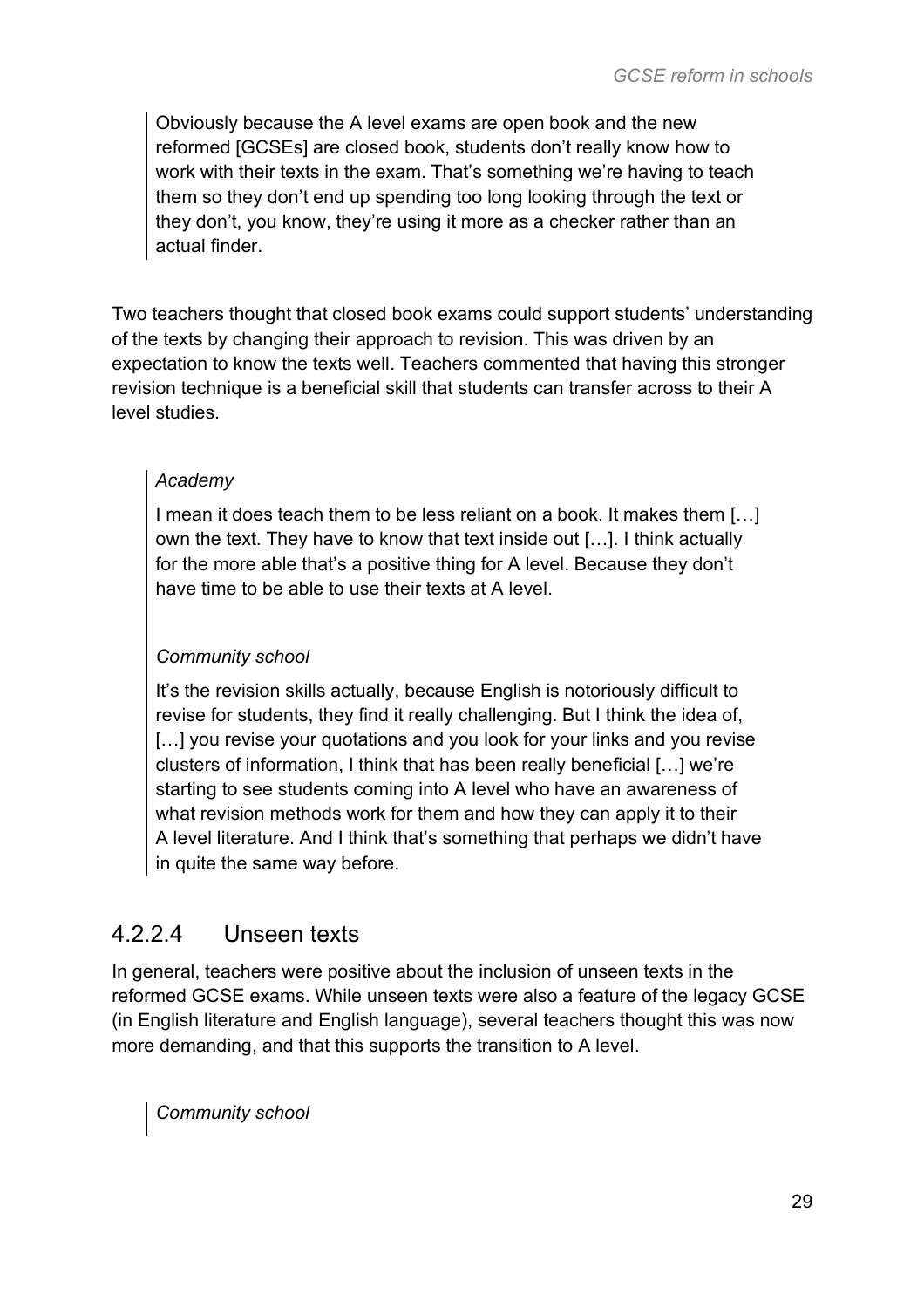I think the additional challenge of the unseen element in the reform, because obviously in the pre-reformed [GCSE] it was just one poem. They had to write a short essay too, whereas this current one [the reformed GCSE], it's a comparison, it's a much higher level of challenge, it's a much higher level of demand. I think that is preparing them well for the A level in terms of the rigour of the exam itself.

### *Academy*

There's probably more unseen in the reformed GCSE than there is in the A level […] So actually [students] who take the A level from the reformed GCSE they are very prepared for unseen [texts], for example.

### 4.2.3 Future impact of reformed English literature **GCSE**

### 4.2.3.1 Preparedness for A level

While views were mixed regarding the extent to which elements of the reformed GCSE better prepares students for A level, in general, teachers thought that this might change over time as the reformed GCSE becomes more familiar to teachers. Teachers also referred to the transition to A level being facilitated by curriculum changes from key stage 3 onwards.

### *Community school*

I'm hoping that as we become more confident teaching the GCSE it will become less drilled and we'll have more students who have a passion for the subject who will then take it on to A level. For me I think the literature prepares students very well.

### *Academy*

I hope that the changes that we've made to our key stage 3 curriculum, transitioning up to Key Stage 4, will hopefully lay the foundations and knowledge for students at Key Stage 5, to see the literary journey and literary history of the text that they study.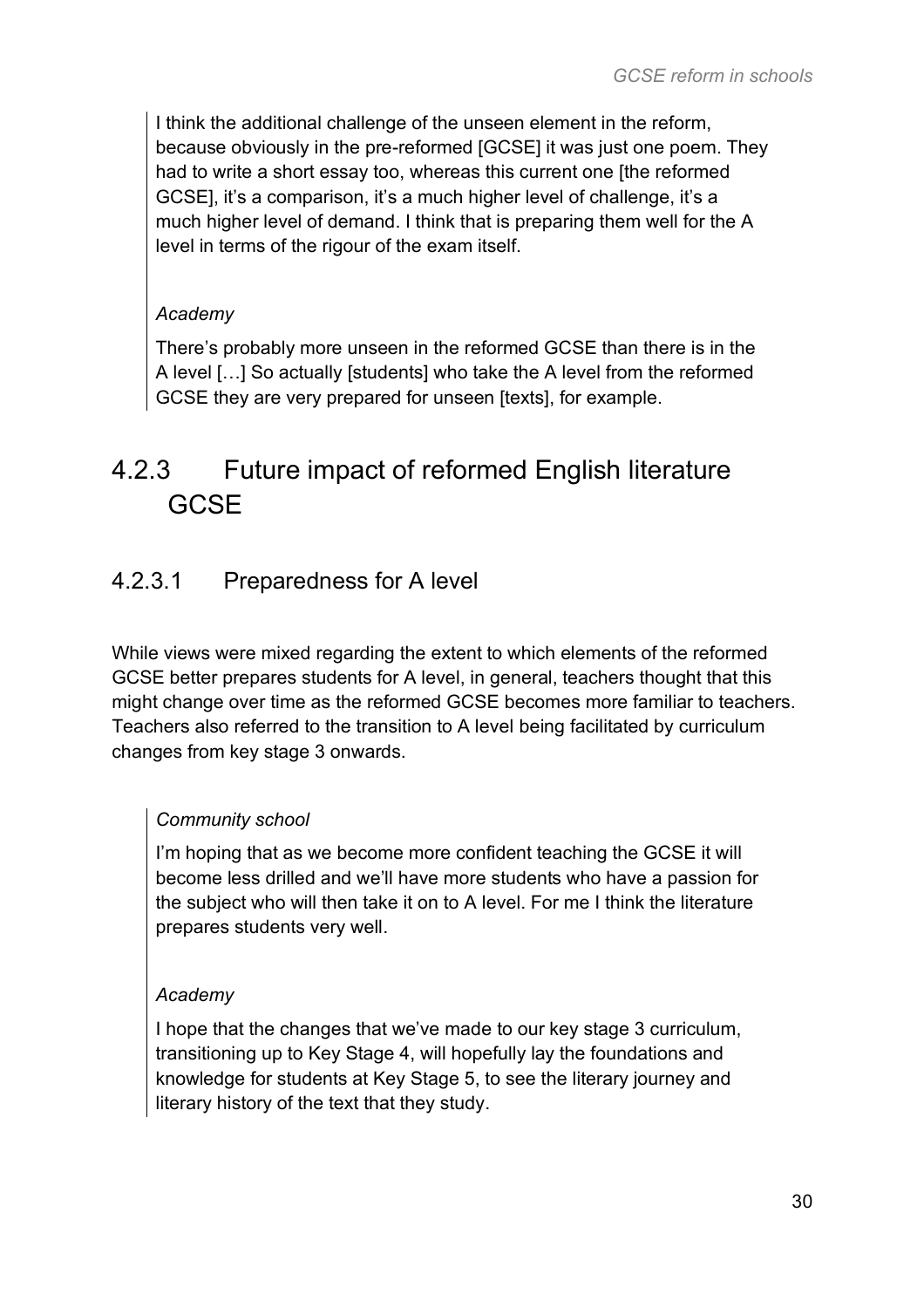### 4.2.3.2 Impact beyond the English literature A level

Some teachers commented on the degree to which the reformed GCSE English literature might benefit students beyond A level, in terms of further education or employment. These views varied. For example, a couple of teachers commented on how the reformed GCSE sets good foundations for students becoming stronger writers, pointing out that this is a skill that may be beneficial for further education as well as for employment.

### *Community school*

I think that the increased prestige of accuracy is going to support them. Because, I think the challenges with literacy that we've been facing, a lot of students think they can get away with not spelling things correctly or not being grammatically accurate and actually obviously they can't, so that's really benefitting in terms of preparing them for employment or future education.

### *General further education college*

They tend to be much more effective writers when they come and spend 2 years again tweaking that, making them even better, so when they leave it prepares them for university exams. So there will be some coursework at university, but it helps them with exams particularly and unseen extracts probably continue in university as well. By which time they would have had a good 4/5 years of experience of looking at that. So I think they're going to make a positive impact, actually.

A couple of other teachers reflected on how the reformed GCSE would prepare students for degree level study, suggesting that the GCSE does not align well with the requirements for this, particularly in appreciating texts within the wider context. However, the extent to which the GCSE – a qualification that is designed to be accessible to the whole 16-year-old cohort – should do this is perhaps questionable.

### *Academy*

Because as you go on to even do a degree level, you're study[ing an] individual text for a seminar, which is part of a much larger body of work, so I think it's important that students appreciate that throughout. I don't think GCSE really lends itself to that.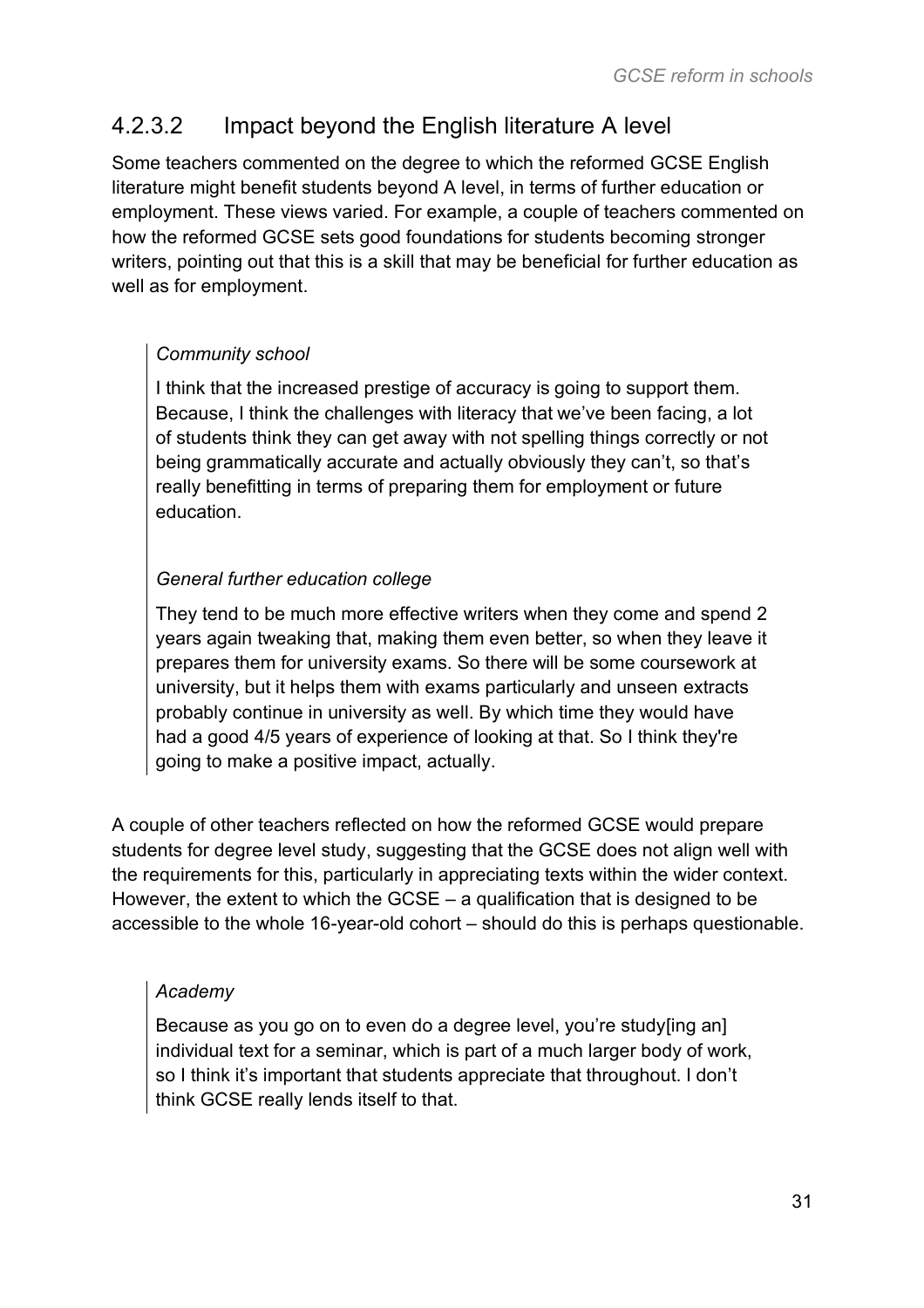### 4.2.4 Summary of findings: English literature

Views regarding the degree to which the reformed English literature GCSE prepared students for A level study were less clear cut than for maths. A third of teachers did not directly comment on general preparedness of reformed GCSE students going on to do A level, instead focusing on specific aspects of the reformed GCSE. Those who did comment on preparedness were generally positive or neutral. Almost all of the teachers felt that the reformed GCSE prepares students for A level either similarly to or better than the legacy GCSE.

However, the views of teachers when discussing content and specific features of the reformed GCSE were somewhat mixed and more complex. The higher challenge posed by unseen texts in the reformed GCSE, for example, was viewed positively in better preparing students for A level study. On the other hand, when discussing closed book exams in the reformed GCSE, the disparity with A level (which is open book) was highlighted. Nevertheless, teachers also acknowledged how, in literature, students' revision techniques and depth of learning could benefit from closed book exams.

Four teachers thought that students' essay writing skills were appropriate for A level studies, with just as many teachers highlighting concern that students were still not well prepared for essay writing at A level. In this case, however, it is worth highlighting that some of the teachers that commented on weak essay writing did not explicitly state that this was as a result of the reformed GCSE in comparison to the legacy GCSE.

There were also mixed views on the breadth of learning for students. While some teachers thought there was greater breadth of types of literature in the reformed GCSE, others felt that there was less breadth of literature and authors. One teacher also highlighted the notion that breadth of learning in the reformed GCSE does not necessarily impact on preparation for the A level.

Views on students' approaches to learning – independence and/or confidence when discussing or engaging with texts in the reformed GCSE – were also mixed, with some teachers reporting that students were more independent and confident and others reporting the opposite.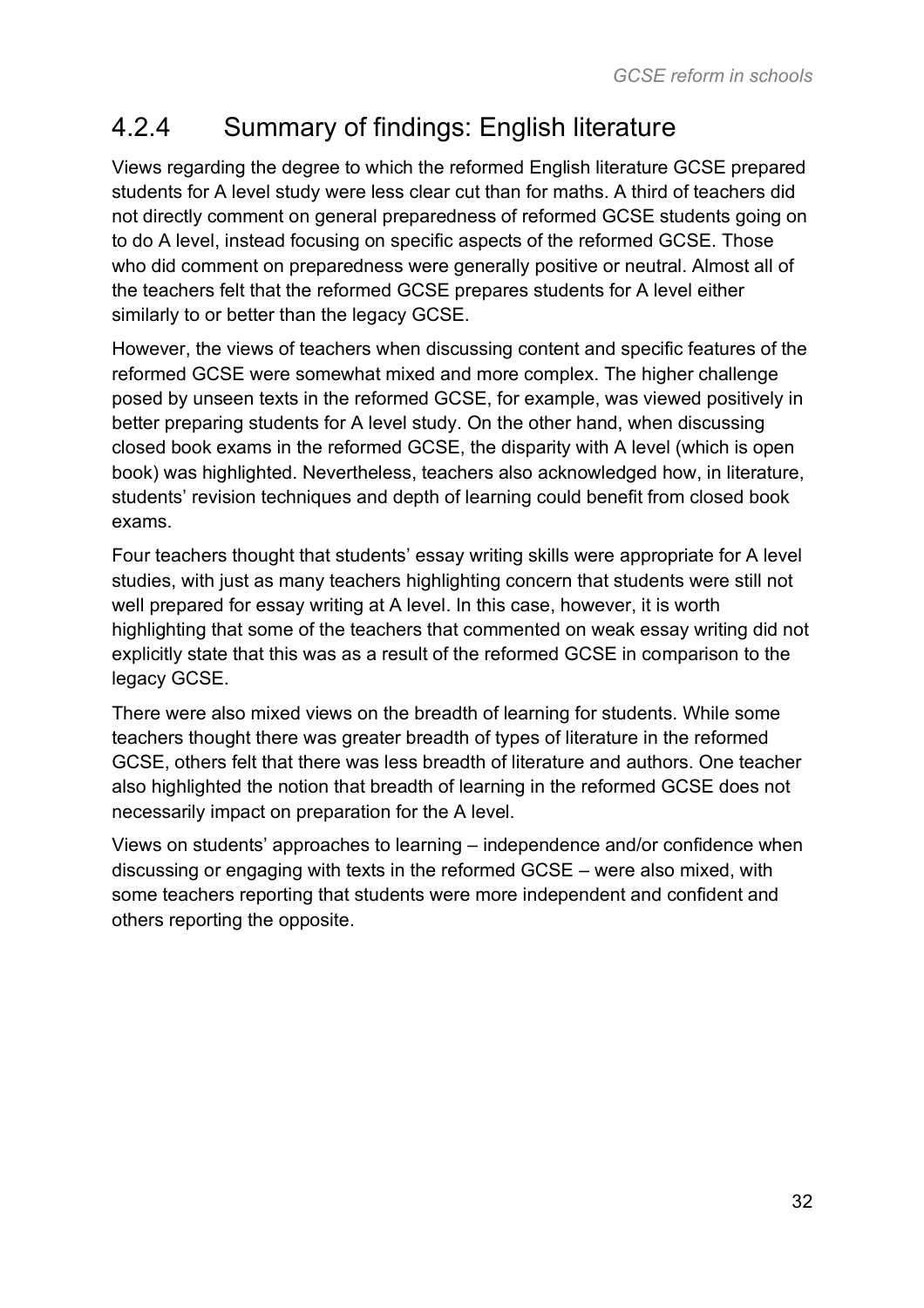# <span id="page-32-0"></span>5.Summary and discussion

The aim of this study was to explore A level teachers' views about the degree to which the reformed GCSEs in maths and English literature prepare students for A level study in these subjects.

For maths, teachers were broadly positive, with the majority commenting that students were at least as well, if not better prepared for A level, having studied the reformed GCSE. Teachers felt that students were better at problem-solving and applying maths in a range of contexts, and this had positive implications for students' independence and resilience to answer difficult questions. Teachers did note, however, that the algebra skills needed for A level were underdeveloped, but that this had also been the case for students who had studied the legacy GCSE. This was therefore not generally considered to be a consequence of reform.

English literature findings were more mixed, although on balance teachers' views tended to be slightly more positive about the reformed GCSEs. Of those that commented on general preparedness, almost all the teachers felt that students were prepared as well if not better for A level study. Teachers, however, had mixed views about particular aspects of the reformed GCSE. Teachers were generally positive, though with exceptions about students' ability to analyse unseen texts, the benefits of closed-book exams and, to an extent, students' essay writing skills. There were mixed views in particular regarding the breadth of literature and authors available in the reformed GCSE, with some commenting on the greater breadth of types of literature and others commenting on the narrow selection of texts available. Some teachers also note that students' essay writing skills were not sufficient for A level studies, though it is unclear to which extent this is due to the reform or whether the same applied to the legacy GCSE.

Generally, both the maths and English literature teachers felt positive about students' preparedness for A level in the coming years. They thought that students in future years would be better prepared as teachers become more confident with the reformed GCSE content and because of a whole school approach in preparing students for the GCSE (preparing cohorts from key stage 3 onwards). For both subjects, teachers generally thought that the reformed GCSE would equip students with useful skills beyond A level study, for higher education or employment.

While these findings provide valuable insight into the implications of GCSE reform for students' preparedness for A level, there are some limitations to bear in mind. First, the interviews were conducted in January and February 2019, meaning that the first A level cohort to have sat the reformed GCSEs were only partway through their course. Further views on the reformed GCSEs are only based on one cohort of A level students and therefore not as established as those for legacy GCSEs. Additionally, we only spoke to a small number of A level maths and English literature teachers representing just 1% of schools in England that offer A levels. As such, the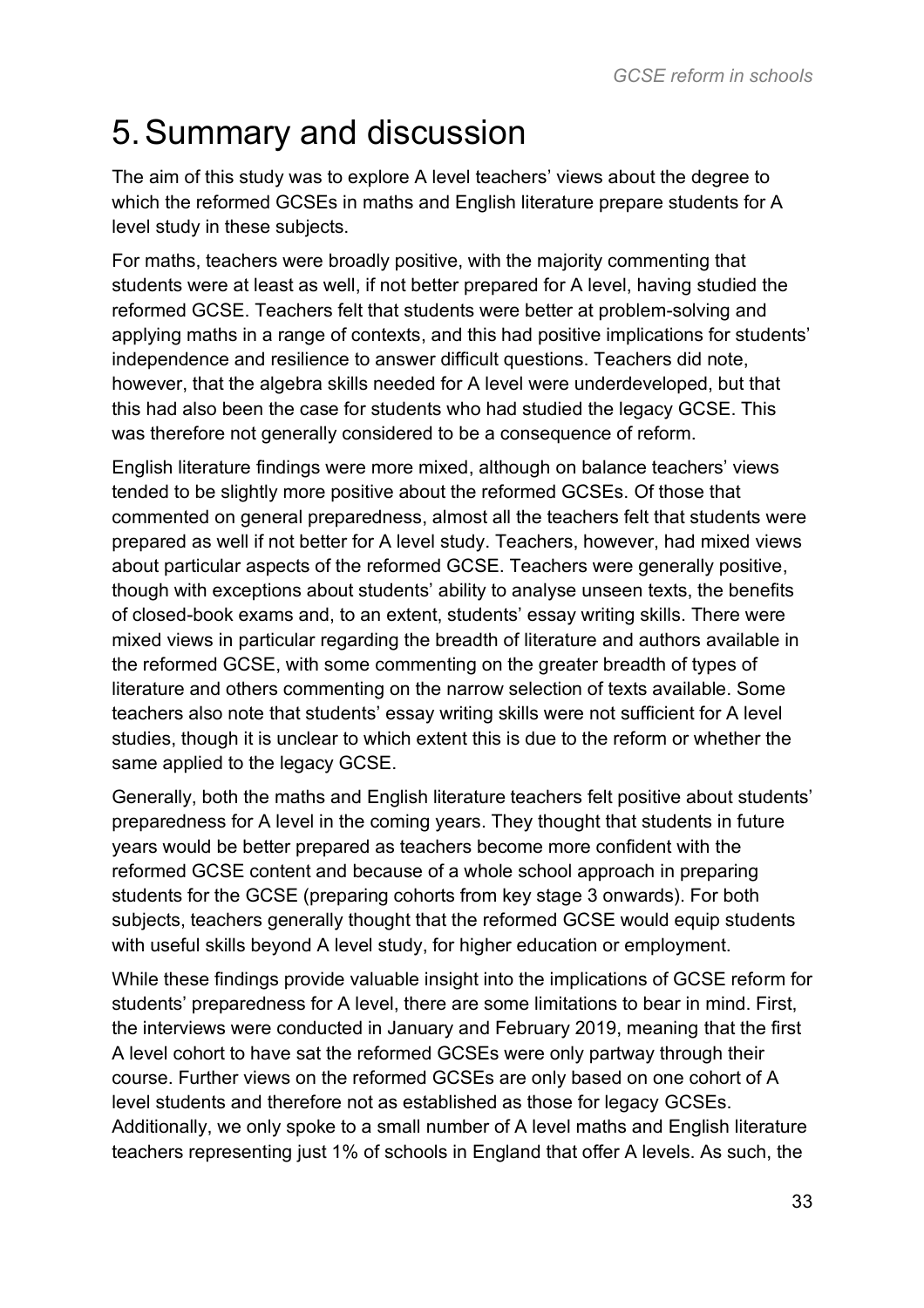findings reflect views based on the individual circumstances of the schools involved and are not necessarily representative of the wider population of schools.

Despite this, the overall findings from our interviews are supported by a much larger number of survey responses (from 2,642 teachers) recently captured by Teacher Tapp14. In this survey, the majority of teachers indicated that they thought that the reformed GCSE in their subject prepared students for A level study as well, if not better, than the legacy GCSE. Broken down by subject, proportionately more maths than English<sup>15</sup> teachers thought that the reformed GCSE better prepared students (76% and 50%, respectively) – and more English than maths teachers thought that students were as prepared (18% and 13%, respectively). More maths teachers (68%) than English teachers (60%) liked the new GCSE in their subject. This is not surprising given the mixed views of English teachers, highlighting strengths and weaknesses of particular aspects of the reformed GCSE, compared to the generally more positive views of maths teachers.

Teachers involved in our study were from a range of school types based on their size and average A level attainment. Analysis of teachers' views revealed that no particular school size or attainment category were more likely to hold a certain view over others. Rather, the views were more general and in places referred to differences influenced by the school's individual circumstances and context. It is inevitable during reform that the experience of individual schools and colleges will vary, and that seems to be borne out here.

The consideration of school-specific differences may be particularly important for understanding the views expressed by the English literature teachers in the study. In English literature, there is naturally more variation between schools in the literature that students study, because it depends on the set texts that each school (or teacher) decides to teach. While it is unlikely this variation in texts accounts for all of the variation in views expressed here, this may partly explain why English literature teachers expressed more mixed views than maths teachers.

It is also important to consider the findings in the context of GCSE and A level reform. For maths, the new A level was deliberately introduced 2 years after the introduction of the new GCSE, so that students in the first cohort of the reformed A level had also studied the reformed GCSE. In contrast, for English literature, the new GCSE was introduced at the same time as the new A level, and therefore students in the first 2 years of the new A level had studied the legacy GCSE. As such, English literature teachers were able to compare students who had studied the legacy and reformed GCSEs and continued to the reformed A level, whereas maths teachers

<sup>14</sup> <https://teachertapp.co.uk/genies-gcses-sats-booster-revision/>

15Note that English language and English literature was collapsed together as 'English'.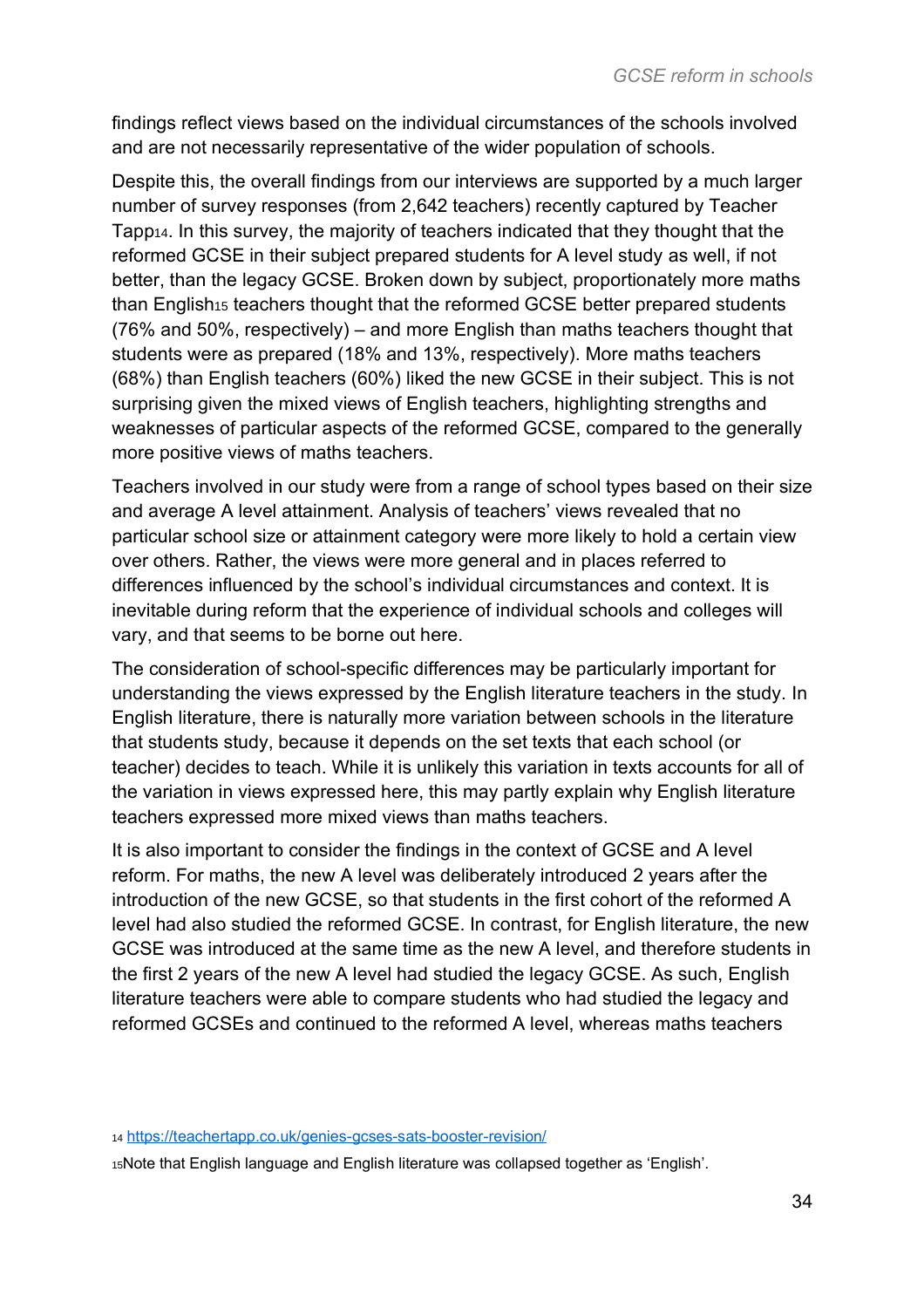could only compare students moving from legacy GCSEs to legacy A levels with those moving from reformed GCSEs to reformed A levels.

As with any reforms, it is likely that the changes in the curriculum and assessments will take time to bed in. Indeed, we know that in the first few years qualifications are awarded there is often a small dip in performance, known as the Sawtooth Effect<sub>16</sub>. This usually lasts around 3 years, during which time overall performance gradually improves. The degree of preparedness that the reformed GCSEs offer for A level will therefore likely change in the next few years. This supports what teachers told us about how, generally, they expected any advantages of the reformed GCSEs to emerge more strongly over the coming years across both subjects.

<sup>16</sup> [https://www.gov.uk/government/publications/investigation-into-the-sawtooth-effect-in-gcses-as-and](https://www.gov.uk/government/publications/investigation-into-the-sawtooth-effect-in-gcses-as-and-a-levels)[a-levels](https://www.gov.uk/government/publications/investigation-into-the-sawtooth-effect-in-gcses-as-and-a-levels)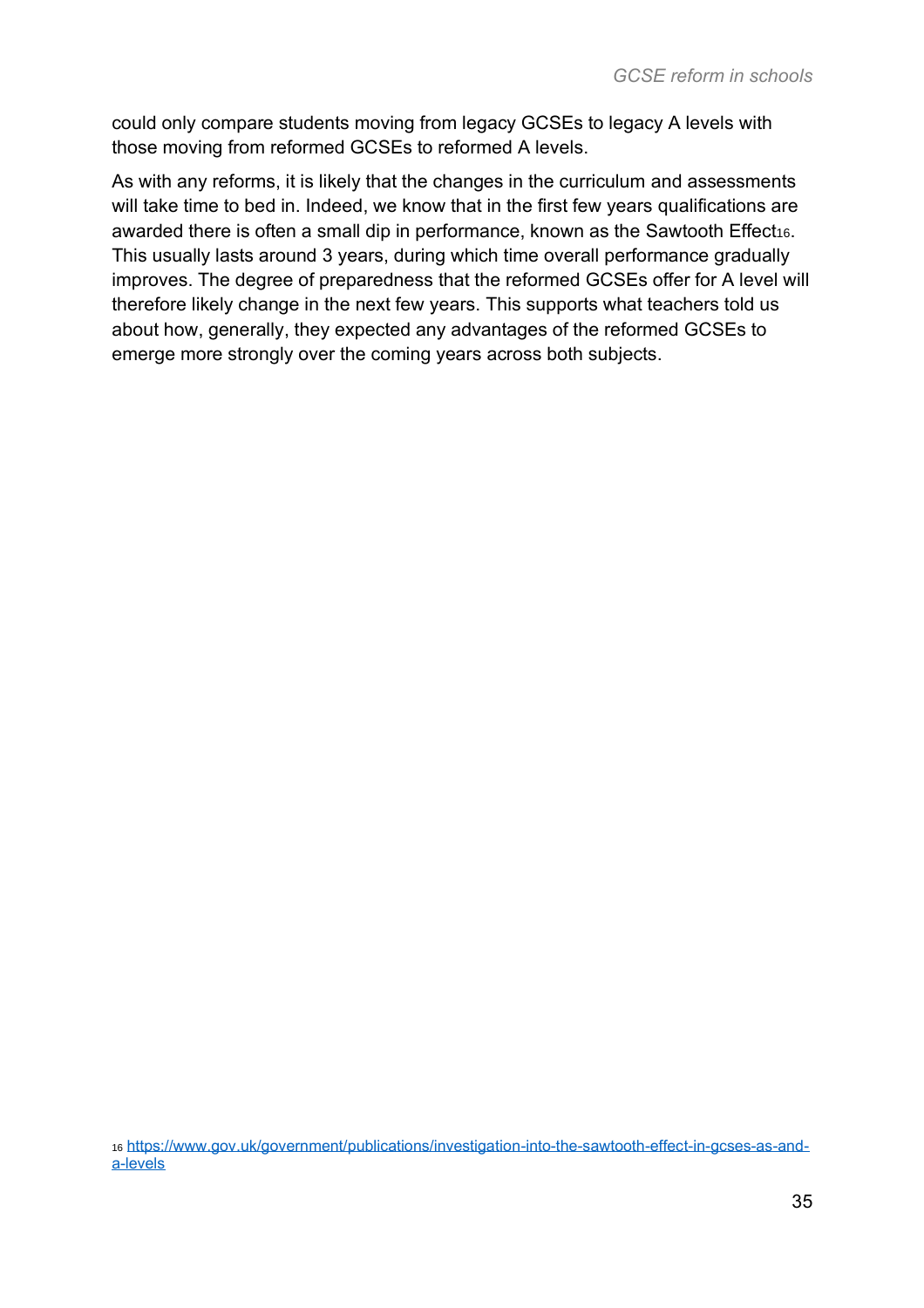# <span id="page-35-0"></span>6.Appendix A – Interview Schedule

|           | <b>Prompts</b>                                                                                                                                                                                                                                                                                                                                                     |                                                                                                                                                                                                                                                                                                                                                                                                                                                  |  |  |  |  |
|-----------|--------------------------------------------------------------------------------------------------------------------------------------------------------------------------------------------------------------------------------------------------------------------------------------------------------------------------------------------------------------------|--------------------------------------------------------------------------------------------------------------------------------------------------------------------------------------------------------------------------------------------------------------------------------------------------------------------------------------------------------------------------------------------------------------------------------------------------|--|--|--|--|
|           | Thank you for agreeing to be a part of this research.                                                                                                                                                                                                                                                                                                              |                                                                                                                                                                                                                                                                                                                                                                                                                                                  |  |  |  |  |
| Section 1 | We are interested in how the pre-reformed and reformed GCSEs have prepared students for<br>their A level studies. We're focusing on A level but are also interested in any reflections you<br>may have on those studying AS and those studying maths and further maths. We're interested<br>in your perceptions (which means there are no right or wrong answers). |                                                                                                                                                                                                                                                                                                                                                                                                                                                  |  |  |  |  |
|           | Before we start, it would be really useful for us to get a bit of background information<br>about yourself.                                                                                                                                                                                                                                                        |                                                                                                                                                                                                                                                                                                                                                                                                                                                  |  |  |  |  |
|           | 1. What is your role in the maths/English department at this school and how long have you<br>been in this role/been teaching at this school?                                                                                                                                                                                                                       |                                                                                                                                                                                                                                                                                                                                                                                                                                                  |  |  |  |  |
|           | 2. Have you taught A level students who have studied both pre-reform (A* to G) and<br>reformed (9 to 1) GCSEs?                                                                                                                                                                                                                                                     |                                                                                                                                                                                                                                                                                                                                                                                                                                                  |  |  |  |  |
|           |                                                                                                                                                                                                                                                                                                                                                                    | 3. How many A level classes do you teach (nowadays) and approximately how many<br>students do you have in your classes? Does this differ to when you taught students who<br>studied the pre-reform GCSE? If so, how?                                                                                                                                                                                                                             |  |  |  |  |
|           |                                                                                                                                                                                                                                                                                                                                                                    | 4. What are the teaching hours per class per week, and how is this split? Has this changed<br>in comparison to when teaching students who studied the pre-reform GCSE? If so, how?                                                                                                                                                                                                                                                               |  |  |  |  |
|           |                                                                                                                                                                                                                                                                                                                                                                    | 5. Have you taught any students who have completed the A level in one year?                                                                                                                                                                                                                                                                                                                                                                      |  |  |  |  |
|           |                                                                                                                                                                                                                                                                                                                                                                    | 6. Although we won't be asking you about specific changes to the GCSE, but rather how this<br>has impacted the students coming to study at A level, are you aware of the changes that<br>have been made in the GCSE reform in your subjects?                                                                                                                                                                                                     |  |  |  |  |
|           |                                                                                                                                                                                                                                                                                                                                                                    | We are interested in the degree to which GCSE qualifications prepare students to study for A<br>levels in your subject(s). It would be really useful if you could include all of your experience of<br>teaching, so even for those who are only part way through the course (i.e. teaching starting in<br>September 2017 and 2018).                                                                                                              |  |  |  |  |
|           |                                                                                                                                                                                                                                                                                                                                                                    | 7. To get an idea about the cohort taking the A levels, could you tell me if the entry<br>requirements to start studying for the A level has changed for students who have studied<br>the pre-reformed A* to G and reformed 9 to 1 GCSE?                                                                                                                                                                                                         |  |  |  |  |
|           |                                                                                                                                                                                                                                                                                                                                                                    | If entry requirements have changed then ask interviewee to think about like for like students<br>when making comparisons across pre-reformed and reformed GCSEs.                                                                                                                                                                                                                                                                                 |  |  |  |  |
|           |                                                                                                                                                                                                                                                                                                                                                                    |                                                                                                                                                                                                                                                                                                                                                                                                                                                  |  |  |  |  |
| Section 2 |                                                                                                                                                                                                                                                                                                                                                                    | Thinking first about the pre-reformed A* to G GCSE in your subject:                                                                                                                                                                                                                                                                                                                                                                              |  |  |  |  |
|           |                                                                                                                                                                                                                                                                                                                                                                    | For these next questions, I'll ask you to think about the degree to which the pre-reformed<br>A* to G GCSE, and the reformed 9 to 1 GCSE in your subject prepares students for A level<br>study in your subject. It may feel a little repetitive but we hope to be able to compare the<br>two. We're interested in your general perceptions but recognise that all students will be<br>different and some may have a higher ability than others. |  |  |  |  |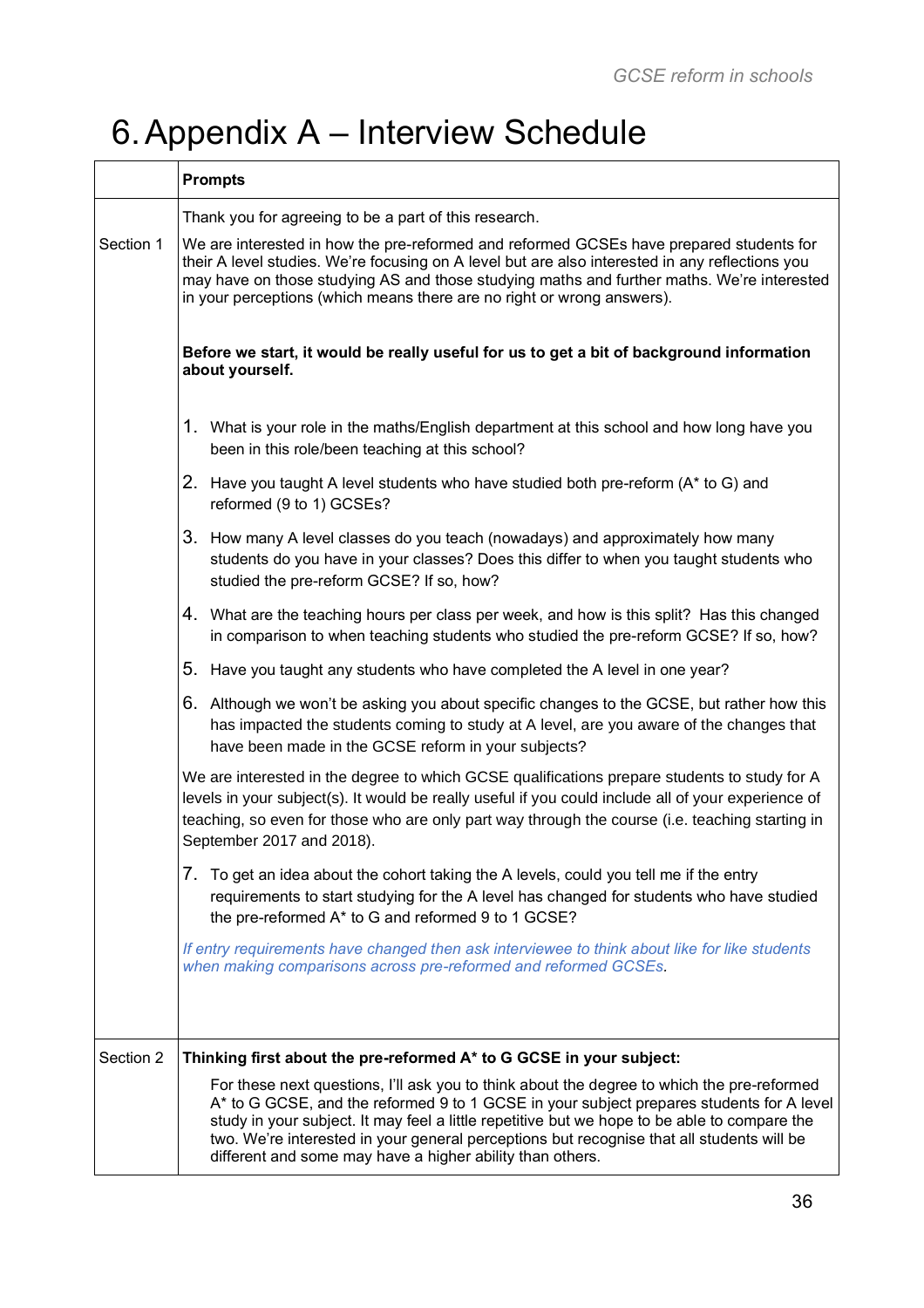- 8. How well do you think the pre-reformed A\* to G GCSE prepared students for A level study. For instance, are there specific skills that the pre-reformed GCSE equipped students with that were useful in preparing students for A level study in your subject?
- 9. Could you explain why these skills/things helped prepare students, for instance in terms of teaching approach and student engagement and learning?
- 10.Did you use a particular method or means to identify or measure these skills?
- 11.At what point were you able to determine whether the students did have these skills?
- 12.In addition to the skills you have mentioned, were there any other ways that the prereformed GCSE prepared students for A level study in your subject?

-------------------------------------------------------------------------------------------------------------

#### **I'll now ask you to think about the reformed 9 to 1 GCSE in your subject.**

Please comment on any comparisons with the pre-reform GCSEs where you can.

*If entry requirements have changed then please think about like for like students when making comparisons across pre-reformed and reformed GCSEs.*

13.How well do you think the reformed 9 to 1 GCSE prepared students for A level study. For instance, are there specific skills that the reformed GCSE equips students with that are useful in preparing students for A level study in your subject?

#### 14.*If not already mentioned: to maths teachers*

The reformed GCSE in maths has more emphasis on reasoning and problem-solving and has more demanding content. What are your thoughts on the impact these changes have had on equipping students with specific skills for A level study?

#### 15.*If not already mentioned*: to English literature teachers

The reformed GCSE in English literature welcomes a broader range of texts at a higher challenge than the pre-reformed GCSEs, has a closed book exam (where students are not allowed to bring texts in to the exam) and are assessed on unseen texts. What are your thoughts on the impact these changes have had on equipping students with specific skills for A level study?

- 16.Could you explain why these skills/things helped prepare students, for instance in terms of teaching approach and student engagement and learning?
- 17.Do you use a particular method or means to identify or measure these skills?
- 18.At what point are you able to determine whether the students do have these skills?
- 19.In addition to the skills you have mentioned, are there any other ways that the reformed GCSE prepares students for A level study in your subject?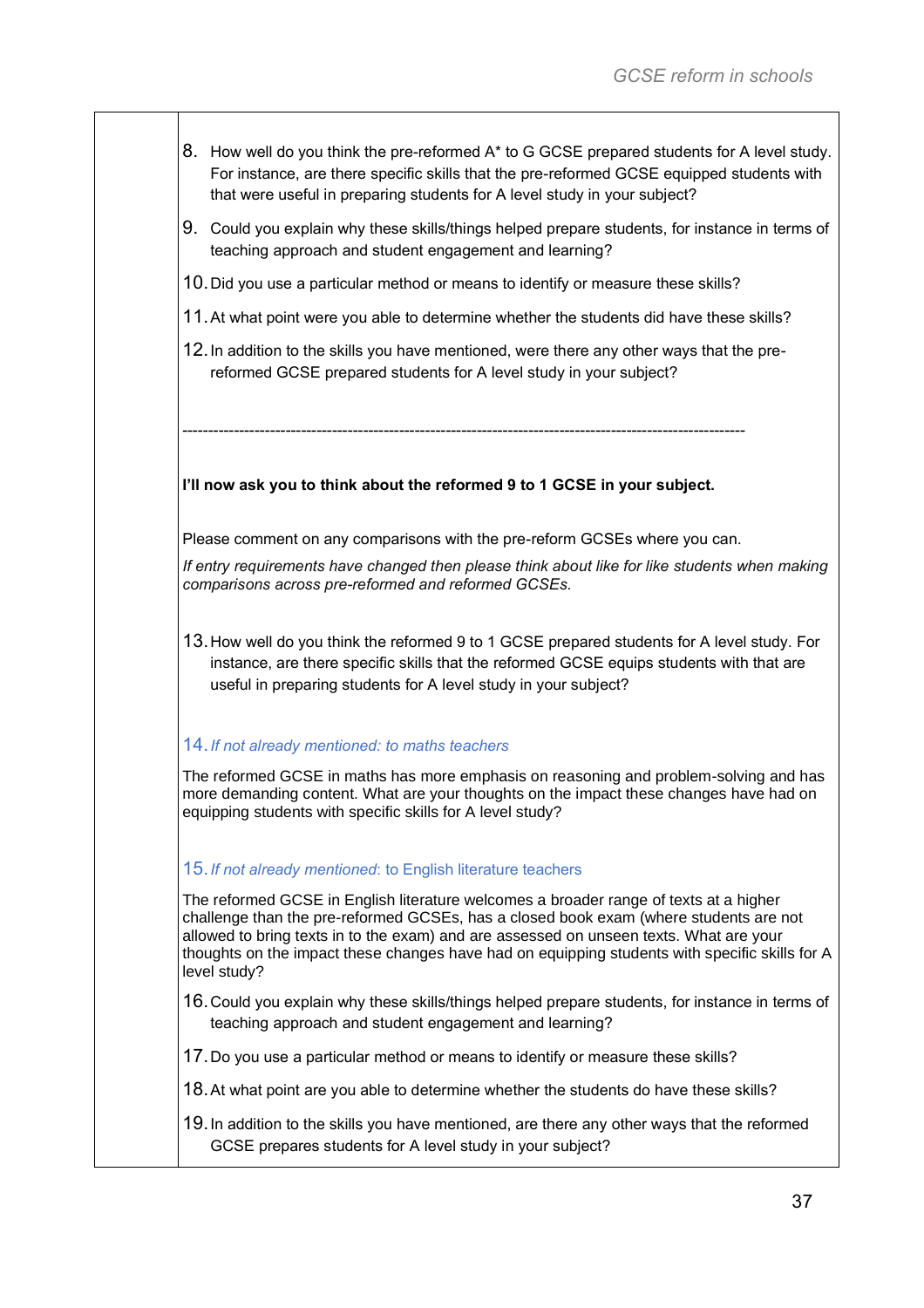|           | 20. Thinking of the cohort that study for the A level in your subject, are there any other<br>differences between the cohort who have studied pre-reform and reformed GCSE<br>subjects? (e.g ability, skills, confidence, engagement) |  |  |  |  |
|-----------|---------------------------------------------------------------------------------------------------------------------------------------------------------------------------------------------------------------------------------------|--|--|--|--|
|           | a) If yes, please explain these differences.                                                                                                                                                                                          |  |  |  |  |
| Section 3 | I'll now ask you some questions about the future impact of the reformed GCSEs.                                                                                                                                                        |  |  |  |  |
|           | 21. Do you see the impact that the reformed GCSE in your subject has on your students<br>changing over the next few years?<br>a) If yes. In what ways?                                                                                |  |  |  |  |
|           | 22. What are your thoughts on how the reformed GCSEs might prepare students beyond A<br>levels (e.g. employment, further study)?                                                                                                      |  |  |  |  |